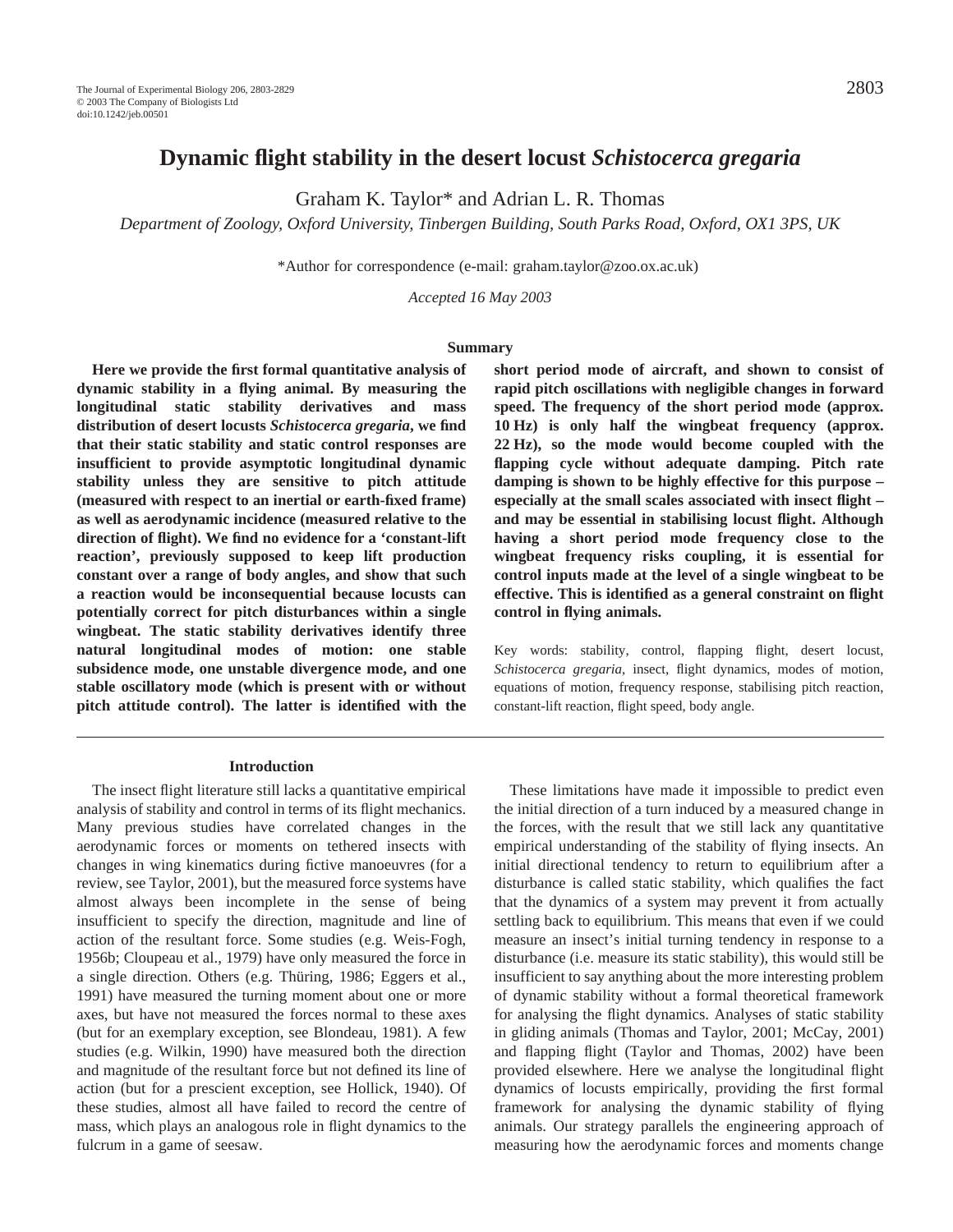with attitude and velocity in a wind tunnel, in order to define the parameters of the linearized equations of motion. Writing these equations enables us to use techniques of eigenvalue and eigenvector analysis to provide the first formal description of dynamic stability in a flying animal.

## **A formal framework for analysing**

## *Animal flight stability*

The framework that we use is founded upon the linearized equations of rigid body motion, which are widely used in aircraft flight dynamics (e.g. Etkin and Reid, 1996; Boiffier, 1998) and have recently been used in approximate (Taylor and Thomas, 2002) or reduced form (Deng et al., 2002; Schenato et al., 2002) in theoretical considerations of animal flight dynamics. The framework is developed fully in the Appendix, but can be treated as a 'black box' if required (Fig. 1). Its single most important assumption is that the animal has only the 6 degrees of freedom of a rigid flying body: 3 in translation and 3 in rotation. This means dropping the wings' degrees of freedom relative to the body from the explicit formulation, so that although in reality the centre of mass moves and the forces, moments and moments of inertia change through every wingbeat, all are assumed to average out to make a constant contribution for a given flight configuration.

Conceptually, the aerodynamic forces resulting from the flapping motion of each wing are collapsed into a single force vector, which may vary with speed and attitude to reflect changes in the wing kinematics with respect to the body as well as with respect to the air. These approximations are all reasonable if the wings beat fast enough not to excite the natural oscillatory modes of the system (Taylor and Thomas, 2002). In addition, the rigid body equations of motion contain no gyroscopic terms, which is reasonable because the combined mass of the oscillating wings is small (<4% of total body mass).

Provided there exists a longitudinal plane of symmetry, pure longitudinal or symmetric motions are possible. This means that we can consider longitudinal dynamic stability in isolation from lateral dynamic stability, so we need only consider three of the animal's six degrees of freedom in the present analysis (Fig. 2). The rigid body equations of motion are intrinsically non-linear, but may be linearized by approximating the body's motion as a series of small disturbances from a steady, symmetric reference flight condition, and retaining only the linear terms in the Taylor series expansion. This yields a set of time (*t*) dependent equations, summarised by the expression:

$$
\delta \dot{\mathbf{x}}_{sym}(t) = \mathbf{F}_{sym} \delta \mathbf{x}_{sym}(t) + \mathbf{C}_{sym} \delta \mathbf{c}_{sym}(t) , \qquad (1)
$$

for symmetric longitudinal motion (subscript 'sym'). Here  $\mathbf{x}_{sym}(t)$  is the longitudinal state vector [*u* w q  $\theta$ ]<sup>T</sup>, containing the longitudinal state variables (Fig. 2): forward  $(u)$  and dorsoventral (*w*) components of velocity along the *x-* and *z*-axes, the angular pitch rate at the centre of mass (*q*), and the pitch angle between the *x*-axis and the horizontal (θ).  $\mathbf{F}_{sym}$  is the longitudinal system matrix, containing partial derivatives of the longitudinal forces and moments with respect to the



Fig. 1. Black box representation of the rigid body equations of motion underpinning the quantitative framework of this analysis. The integral sign represents a bank of single integrators.

longitudinal state variables: the stability derivatives.  $C_{sym}$  is the control system matrix, and has as many rows and columns as the number of symmetric control inputs available to populate the control state vector **c**sym. Since the system matrices  $\mathbf{F}_{sym}$  and  $\mathbf{C}_{sym}$  contain only (real) constant numbers, Equation 1 is linear time-invariant with respect to disturbances from the equilibrium condition about which the equations are linearized.

Although the usual practice in the aircraft literature is to place aerodynamic effects arising from pilot and automatic control in **C**sym and to reserve **F**sym for passive aerodynamic effects, it is sometimes helpful to view automatic control as augmenting the stability derivatives in **F**sym (Etkin and Reid, 1996). We must use the latter approach here, because it is impossible to isolate the passive aerodynamic stability of a flapping insect without abolishing all of the control inputs that provide the feedback necessary for stimulating normal forward flight. The stability derivatives then conflate passive



Fig. 2. Definition of the state variables  $u$ ,  $w$ ,  $q$  and  $\theta$ . Each of the variables is signed positive in the direction shown. The body axes are centred upon the centre of mass and are aligned so that the *x*-axis points in the direction of flight at equilibrium. The locust is shown during a nose-up perturbation: *q* is zero at equilibrium, and *w* and θ are defined so as to be zero at equilibrium.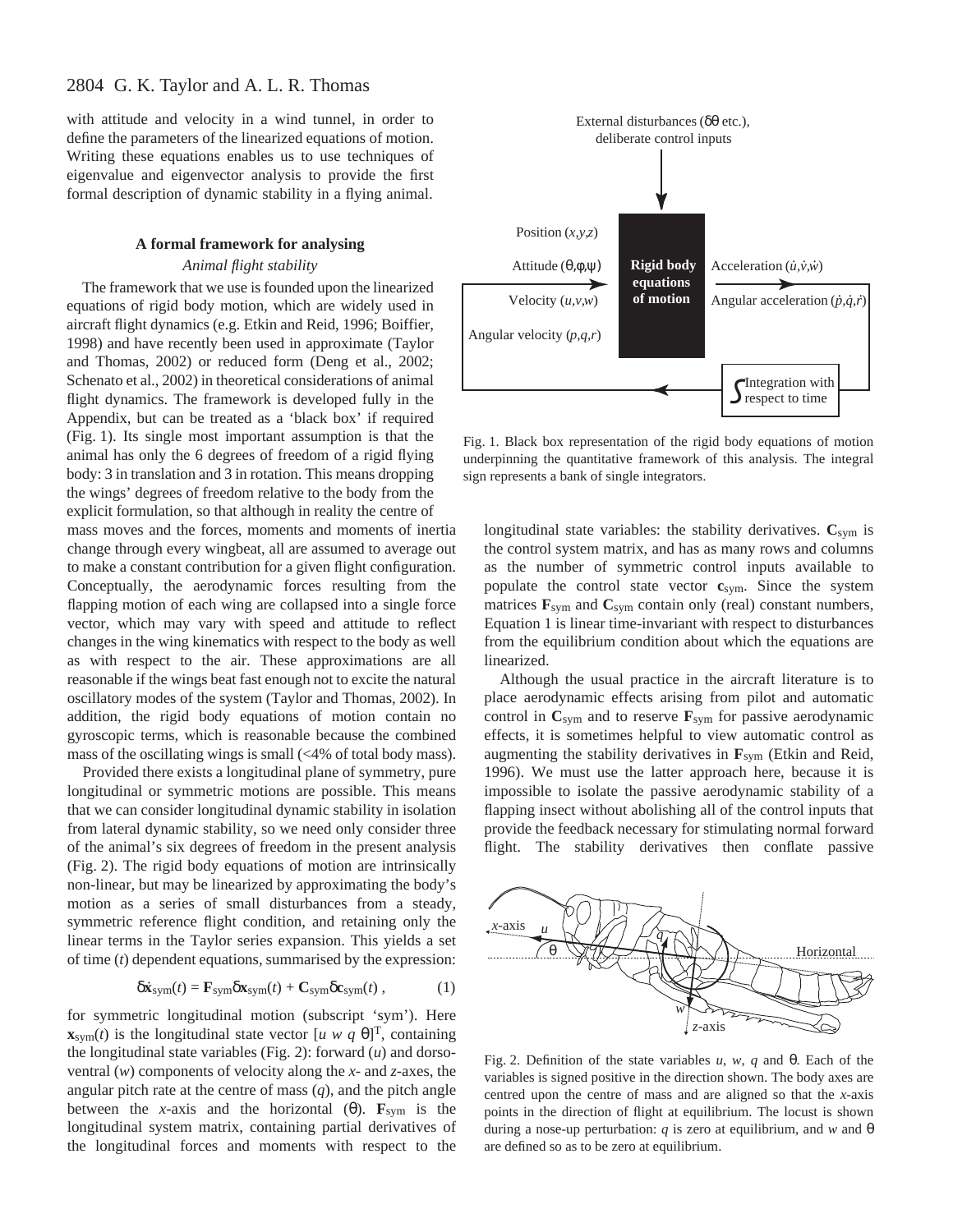aerodynamic effects with aerodynamic effects arising from 'automatic' changes in muscle firing due to changes in body angle, wind speed, etc. The longitudinal system matrix **F**sym containing these derivatives is written:

$$
\mathbf{F}_{sym} = \begin{bmatrix} \frac{X_u}{m} & \frac{X_w}{m} & \frac{X_q}{m} - w_e & -g\cos\theta_e \\ \frac{Z_u}{m} & \frac{Z_w}{m} & \frac{Z_q}{m} + u_e & -g\sin\theta_e \\ \frac{M_u}{I_{yy}} & \frac{M_w}{I_{yy}} & \frac{M_q}{I_{yy}} & 0 \\ 0 & 0 & 1 & 0 \end{bmatrix}
$$
(2)

where the terms  $(X_u, Z_u, M_u)$ ,  $(X_w, Z_w, M_w)$ ,  $(X_q, Z_q, M_q)$  denote partial derivatives of the forward (*X*) and dorso-ventral (*Z*) components of force and the pitching moment (*M*) about the centre of mass, with respect to the motion variables *u*, *w* and *q*, measured during tethered flight. The terms *m* and *I*yy denote the reference body mass and pitching moment of inertia; *u*e, *w*e, θe denote values of the longitudinal state variables at equilibrium;  $g$  is the acceleration due to gravity  $(g=9.81~\mathrm{m~s^{-2}})$ . We have dropped partial derivatives with respect to accelerations and angular accelerations, but Equation 2 is otherwise rather general. Similar equations can be found in any textbook on flight dynamics, whether for fixedwing aircraft (e.g. Nelson, 1989; Etkin and Reid, 1996; Cook, 1997), helicopters (e.g. Padfield, 1996), airships (e.g. Khoury and Gillett, 1999), or spacecraft (e.g. Bryson, 1994). The differences between animals and aircraft are instead manifested in the stability derivatives determining the system's response to perturbation.

## **Materials and methods**

The partial derivatives in the system matrix **F**sym (Equation 2) can be empirically defined by measuring the changes in the forces and moments induced by imposed changes in velocity or orientation away from an equilibrium flight condition. This can only be done under open-loop conditions, where the insect is immobilised such that changes in the stroke cycle do not affect the external stimuli that the insect receives. We must therefore assume that the insect responds similarly to (instantaneously) identical perturbations from equilibrium in both the open-loop conditions of tethered flight and the closed-loop conditions of free flight. The slopes of linear regressions fitted to the open-loop data can then be used to provide direct estimates of the stability derivatives for populating the system matrix. This is the general strategy used to measure the stability derivatives in wind tunnel studies on aircraft, helicopters, airships, submarines and spacecraft. Here we extend it to flying animals.

### *Animals*

Three adult male gregarious phase desert locusts

*Schistocerca gregaria* Forskål were drawn from a population that had been reared in crowded laboratory culture in Oxford University's Zoology Department for 13 years. The small sample size was imposed by the difficulty of finding individuals that would fly reliably for the full  $2-3$  h required for each experiment, but is identical to that of previous studies (e.g. Zarnack and Wortmann, 1989) and is justified on the basis of the complexity of the analysis, which must be performed separately for each individual. The individuals are called 'R' (Red), 'G' (Green), and 'B' (Blue), and the data are colour coded in subsequent figures. Relaxed selection and inbreeding depression are expected to have lowered the mean flight performance of the population, so individuals were chosen on the basis of flight ability. Locusts were only picked if their wings and appendages were in perfect condition. Each individual was also checked for dynamically stable free flight performance by releasing it from an indoor balcony prior to the experiment.

### *Tethering*

Each locust was rigidly tethered to a 6-component aerodynamic force balance (I-666, FFA Aeronautical Research Institute of Sweden) in a low speed, low turbulence, opencircuit wind tunnel (Fig. 3) designed specifically for insect flight work (G. K. Taylor and A. L. R. Thomas, manuscript in preparation). During steady flight the locusts made no attempt to grasp the tether, which consisted of a  $0.5$  mm sheet aluminium platform set upon a brass M2 screw and cemented with cyanoacrylate adhesive to the fused sternal sclerites forming the plastron of the pterothorax. This arrangement ensured that the angle of the force balance back from the vertical equated with the body angle  $(\alpha_b)$ , defined by Weis-Fogh (1956a) as the angle between the oncoming wind and the plastron.

### *Force measurements*

The force balance was sting-mounted to a rotary stage (Edmund Industrial Optics, Barrington, NJ, USA) providing repeatable pitch adjustment  $0^{\circ} \le \alpha_b \le 14^{\circ} \pm 0.5^{\circ}$ . Force transduction was by foil strain gauges in full Wheatstone bridge configuration, with 5 mA constant current excitation provided by a 6-channel bridge amplifier (2210A Signal Conditioning Amplifier/2250A Rack Adapter, Vishay Measurements Group, Raleigh, NC, USA). Each output was filtered online with a 1 kHz low-pass hardware filter  $(4<sup>th</sup> order)$ Chebyshev), sampled at 10 kHz using a 16-bit analogue-todigital converter (Maclab 8s, ADInstruments, Pty Ltd., Castle Hill, NSW, Australia), and recorded using 12 bits in Chart 3.6/s (AD instruments 1998) on an Apple 9600 PowerMac.

### *Flight conditions*

Standard conditions of  $29\pm1\degree C$  temperature and  $35\pm5\%$ relative humidity were maintained throughout the experiments. To give reliable flight performance, we used diffuse overhead low-level (20 lux) red lighting (Weis-Fogh, 1956a) provided by light from a red-filtered 250 W slide projector. Blackout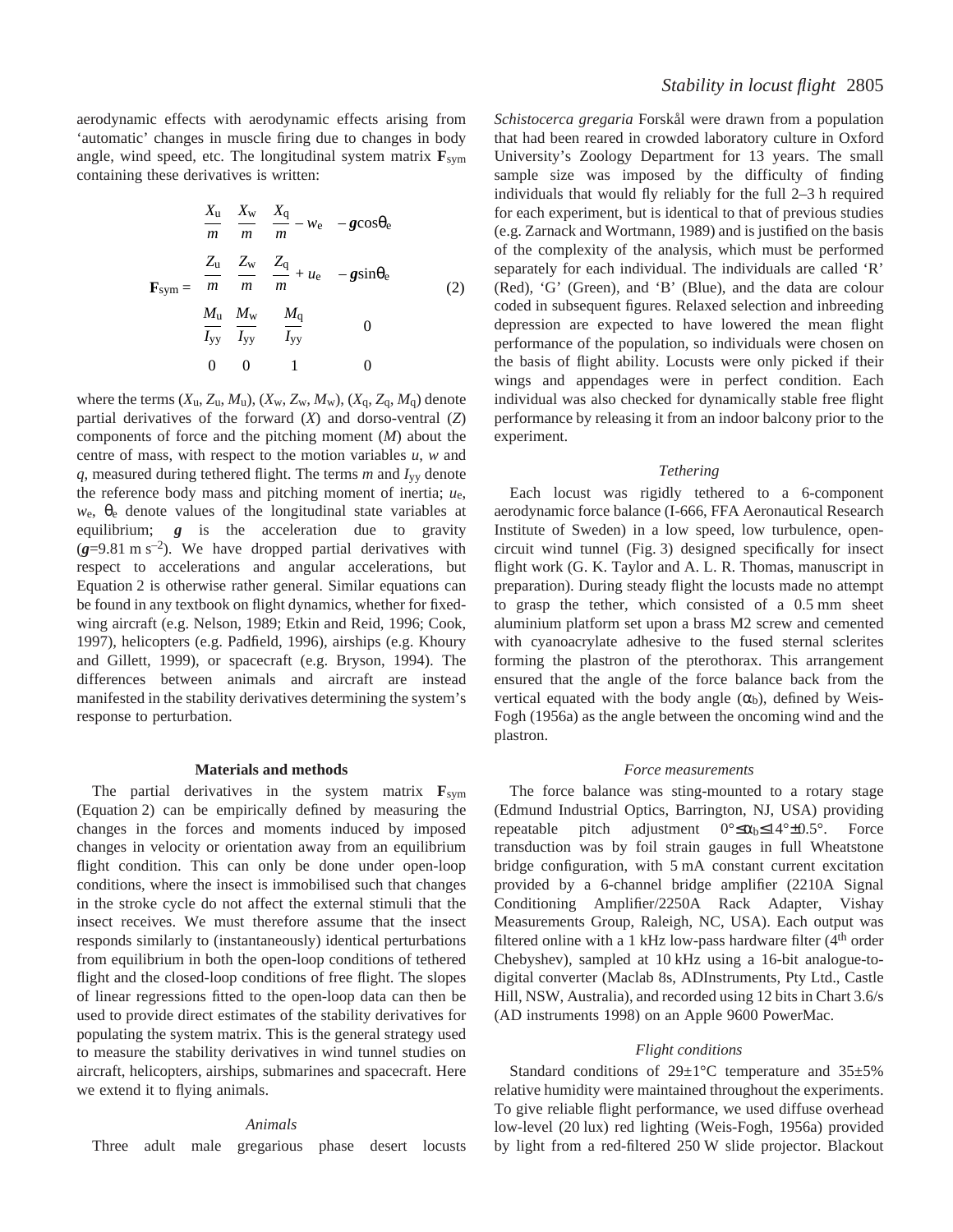cloth prevented light entering the sides of the tunnel, and the room was kept in darkness to minimise extraneous visual input. The locusts initially attempted to escape from the tether, displaying pronounced deflections of the abdomen that are normally associated with avoidance manoeuvres (for a review, see Taylor, 2001). Measurements were made only when the locust had settled into flying in the complete flight posture, defined by Weis-Fogh (1956a) as when "*the antennae are stretched obliquely forwards, the forelegs are drawn up, the middle legs and the hind femora are stretched backwards along the abdomen, the hind tibiae are drawn up against the shallow groove on the underside of the femora, and the abdomen points straight backwards in continuation of the pterothorax*" (p. 463). The transition to this posture was accompanied by a switch to a very regular and pulse-like lift trace, with no unbalanced side forces and roll or yaw moments. Once adopted, the complete flight posture tended to be assumed for the duration of the experiments, which lasted between 2 and 3 h, including a further 10 min for the locust to settle into steady flight at the reference speed ( $U_{\text{ref}}$ =3.50 m s<sup>-1</sup>) and reference body angle  $(\alpha_{b,ref}=7^{\circ})$ : values previously found to stimulate tethered flight with lift balancing body weight (Weis-Fogh, 1956a,b; Zarnack and Wortmann, 1989; Wortmann and Zarnack, 1993).

## *Flight experiments*

Each experiment comprised two consecutive measurement series: an angle series, in which  $\alpha_b$  was varied whilst tunnel speed *U* was fixed at *U*ref, and a speed series, in which *U* was



Fig. 3. Schematic representation of the experimental setup. AD, analogue-to-digital.

varied whilst  $\alpha_b$  was fixed at  $\alpha_{b,\text{ref}}$ . The ranges for *U* and  $\alpha_b$ were within those observed in cruising and climbing natural free flight for *Schistocerca gregaria* (Waloff, 1972) and *Locusta migratoria* L. (Baker et al., 1981). The angle series comprised 14 pairs of force measurements lasting 13 s each, made first at a perturbed angle  $0^{\circ} \le \alpha_0 \le 14^{\circ}$  and then at  $\alpha_{b,ref}$  within the same minute. We alternated between perturbed angles higher and lower than  $\alpha_{b,ref}$  to avoid correlating any systematic effect of time with  $\alpha_b$ . For each pair of measurements, we subtracted the forces measured at  $\alpha_{b,ref}$  from those measured at the perturbed body angle to remove the temporal variation in flight performance that has beset previous studies (e.g. Zarnack and Wortmann, 1989). We then added the mean of the 14 measurements at  $\alpha_{b,ref}$  to reconstruct an absolute value of force production. The speed series comprised eight measurements made over a range of speeds  $(2.00\leq U \leq 5.00 \text{ m s}^{-1})$ , beginning and ending with *U*ref. Each measurement lasted approximately 13 s, and we alternated between speeds higher and lower than *U*ref to avoid correlating any systematic effect of time with *U*. This procedure is important because it ensures that temporal variation in flight performance cannot introduce systematic bias into our estimates of the stability derivatives. The speed series measurements were necessarily unpaired to avoid completely fatiguing the locust.

# *Conversion of balance output to dimensionless force–moment data*

Each force-balance recording was trimmed in Chart to contain an integer number of complete stroke cycles (typically around 250). Subsequent analysis was performed using customwritten programmes in Matlab 5.2.1 (1998; The Mathworks Inc., Natick, MA, USA) on an Apple G4 PowerMac. A number of extraneous factors affect balance output: amplifier zeroes drift with temperature, and bridge resistance changes with balance orientation. Corrections were applied to remove these effects, and will be described in detail elsewhere (G. K. Taylor and A. L. R. Thomas, in preparation). The corrected balance output was converted to force–moment units using a static calibration analysed as a General Linear Model (GLM), in which we retained significant terms up to third order in any one channel plus all significant second order interactions (*P*≤0.05;

G. K. Taylor and A. L. R. Thomas, in preparation). We then took the mean of each force–moment measurement, subtracted the gravitational forces and moments due to the locust and its tether, and resolved the forces at the centre of mass. Drag on the tether was estimated using a standard empirical formula for a cylinder (White, 1974), but was sufficiently small to be ignored. For convenience and ease of comparison with the existing literature, we resolved the resultant aerodynamic force on the locust into an upward component ('lift') and a forward component (called 'thrust–drag' to indicate that it is equivalent to thrust minus drag, although the two were never separated). The forces were normalised by reference body weight, which is consistent with the form of Equation 2 and allows the dimensionless forces to be compared directly with each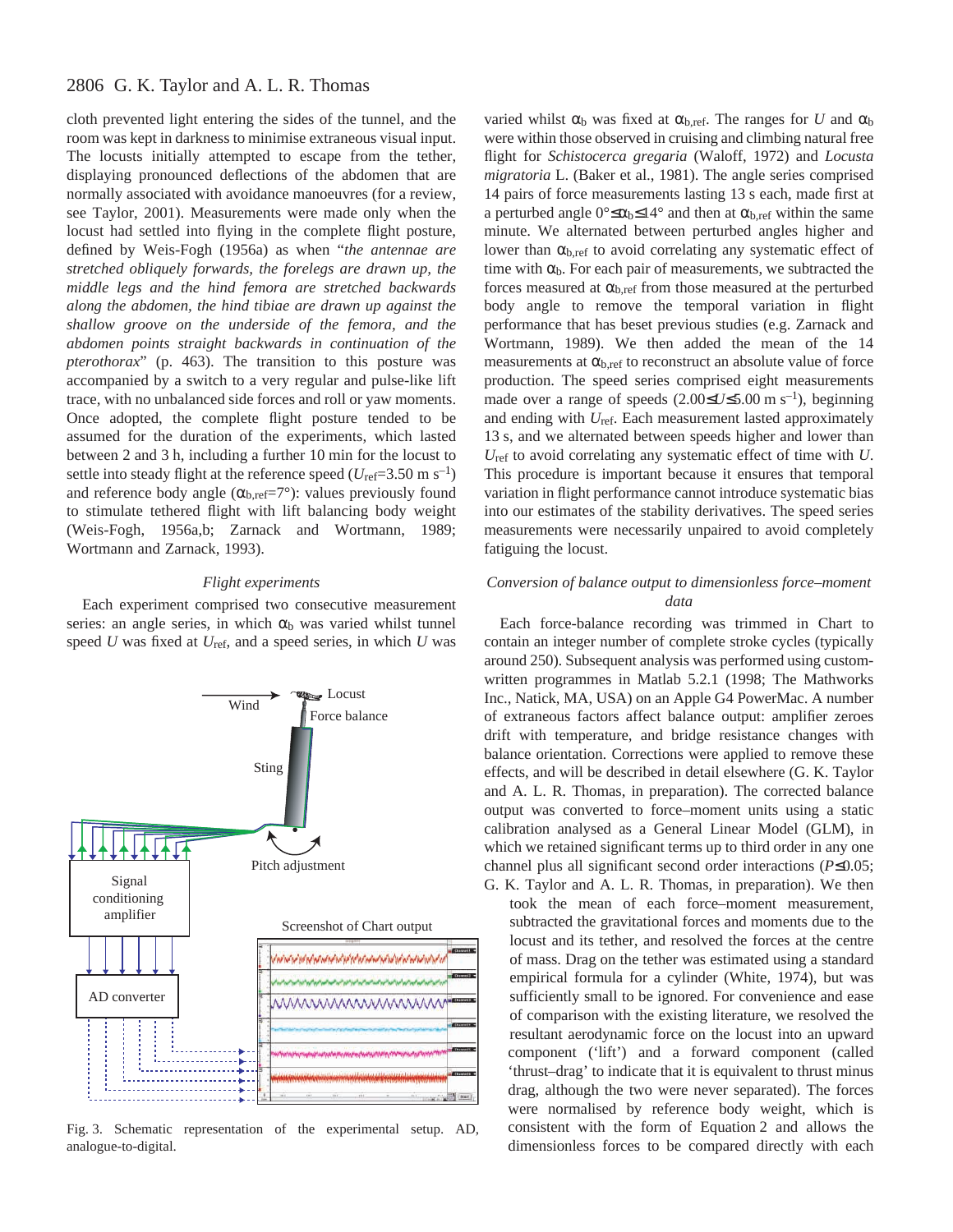| Locust    | Reference<br>body mass (g) | Reference body<br>length (mm) | Forewing<br>length (mm) | Hindwing<br>length $(mm)$ | Combined forewing<br>mass(g) | Combined hindwing<br>mass(g) |
|-----------|----------------------------|-------------------------------|-------------------------|---------------------------|------------------------------|------------------------------|
| R         | .8490                      | 46.0                          | 49.1                    | 44.2                      | 0.0418                       | 0.0338                       |
| 'G'       | .4357                      | 40.5                          | 44.1                    | 40.7                      | 0.0339                       | 0.0237                       |
| $\cdot$ B | .8610                      | 46.0                          | 47.9                    | 44.5                      | 0.0355                       | 0.0279                       |

Table 1. *Morphometric measurements for the three locusts* 

other. The pitching moment about the centre of mass was made dimensionless by dividing through by the product of reference body weight and length. These dimensionless quantities are henceforth referred to as 'relative lift' (*L*r), 'relative thrust–drag'  $(T_r)$  and 'relative pitching moment'  $(M_r)$ , following the notation of Weis Fogh (1956a).

#### *Morphometric measurements*

Morphometric measurements are given in Table 1. Each locust was weighed at the beginning and end of the experiment, and was then frozen in a sealed container at –40°C. Reference body mass was defined as the mass of the locust at the mean time of force measurement, assuming linear loss of mass with time. Reference body length was measured from the frons to the tip of the abdomen using a pair of electronic callipers (Absolute Digimatic, Mitutoyo Corporation, Kawasaki, Kanagawa, Japan); reference wing length was measured from wing base to wing tip.

### *Centre of mass measurements*

The locusts were later defrosted and fixed in the complete flight posture using tiny amounts of cyanoacrylate adhesive. The centre of mass was determined using a model aircraft propeller balancer (Precision Magnetic Balancer, Top-Flite, Hobbico Inc., Champaign, Il, USA), which uses powerful magnets to levitate a steel shaft under almost frictionless conditions. Balanced stays were used to hang the locust from the shaft so that its centre of mass always hung vertically below the shaft axis. Plumb lines were hung on either side of the locust for sighting purposes, and were aligned in the viewfinder of a Canon XL1 Camcorder. We were later able to overlay left–right pairs of camcorder images and use the intersection of the plumblines to determine the position of the centre of mass (Fig. 4). Measurements agreed to better than  $\pm 1$  mm between the three locusts (approximately 2% of body length). The wings comprise <4% of total body mass, so the centre of mass is expected to vary little through the wingbeat.

### *Calculation of pitching moment of inertia*

The body's pitching moment of inertia was approximated by sectioning the frozen body of each locust into eight transverse sections of equal thickness (Fig. 5B). The mass of each section

(expressed as a percentage of total frozen body mass) was then averaged across the three locusts (Fig. 5A). The lateral projected area of each section was measured in NIH Image 1.62 and expressed as a percentage of the total lateral projected area of the locust. Each section was then approximated as a rectangle of equivalent width and area, located with its centre of area vertically coincident with the centre of area of the section (Fig. 5C). The relative density  $(\sigma_i)$  of each rectangle *i* (mean percentage mass over mean percentage area) is represented in Fig. 5C by the density of shading. The dimensionless contribution of each rectangle to *I*yy is then:

$$
\iint \sigma_i(\hat{x}^2 + \hat{z}^2) d\hat{x} d\hat{z} , \qquad (3)
$$

evaluated over the area of the rectangle, where  $\hat{x}$  and  $\hat{z}$  are dimensionless coordinates in the body axes, normalised by body length. The total pitching moment of inertia is the sum of the eight contributions multiplied by  $m_b l^4/a$  for each locust,



Fig. 4. Centre of mass measurements. Dorsal, lateral and ventral views of a locust, showing the average position of the centre of mass (x). The line drawings were traced from images generated by placing locust 'G' directly onto a flatbed scanner, and are scaled accordingly. Plumb lines passing through the centre of mass are shown as coloured lines, with the colours denoting the locust from which they were obtained (red 'R', green 'G', blue 'B'). The intersection of the plumb lines corresponds to the position of the centre of mass; dotted lines join the most forward and rearward plumb line intersections on the dorsal and ventral views to give an indication of measurement error.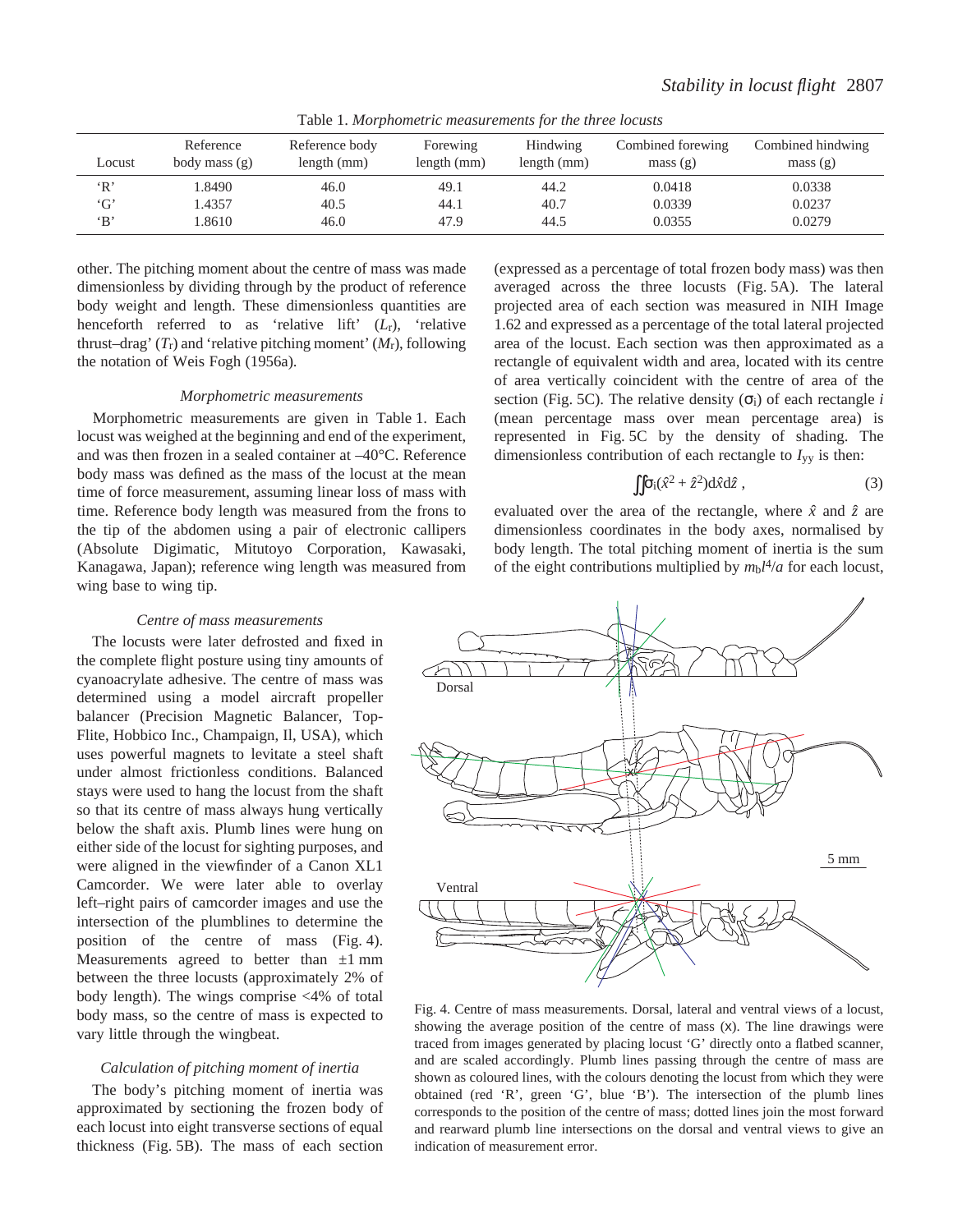where  $m_b$  is the reference body mass less the mass of the wings, *l* is the reference body length, and *a* is the lateral projected area of the locust.

The wings' contribution to *I*yy is complex, but may be modelled by representing each wing as a point mass (*m*w), giving:

$$
\frac{m_{\rm w}}{\pi} \int_0^{\pi} [x(t)^2 + z(t)^2] \mathrm{d}t \tag{4}
$$



for each wing, where  $\pi$  is the period of a half stroke, and where *x* and *z* are the instantaneous coordinates of the wing's centre of mass in the body axes. These are closely approximated as:

$$
x(t) \approx x_{\rm r} + r \sin b \cos \gamma(t) \tag{5}
$$

and

$$
z(t) \approx z_{\rm r} + r \cos b \cos \gamma(t) \,, \tag{6}
$$

where *r* is the distance from the centre of mass of the wing to the wing root, *b* is the angle of the stroke plane back from the vertical, and  $\gamma$  is the positional angle of the wings, defined as the angle between the long axis of the wing and the *z*-axis (all angles in radians). Equations 5 and 6 are exact if the centre of mass lies on the long axis of the wing. The centre of mass was determined by balancing the frozen wings on a pin (the hindwings had to be dried first to spread the vannal fan), and was located approximately one third of the way out on both the forewings and the hindwings.

Weis-Fogh (1956a) showed that the wingbeat of tethered locusts approximates simple harmonic motion if upstroke and downstroke are treated separately. Baker (1979) has shown that the wingbeat is even more closely sinusoidal in free flight. We therefore have:

$$
\gamma = \frac{1}{2}\varphi\sin t + \bar{\gamma} \tag{7}
$$

for each half stroke, where  $0 \le t \le \pi$ ,  $\varphi$  is the total stroke excursion, and  $\bar{y}$  is the mean positional angle of the wings. The kinematic parameters of the 'standard' stroke defined by

Weis-Fogh (1956a) are given in Table 2 and were used to evaluate the wings' mean contribution to  $I_{yy}$ . Equation 5 was evaluated numerically for the fore- and hindwings of each locust in Maple 6 (Maplesoft Waterloo, ON, Canada) on an Apple G4 PowerMac. Compared to gliding flight, flapping approximately doubles the wings' mean contribution to *I*yy, by increasing the average moment arm about the pitching axis. The mean contribution of the wings was nevertheless small, always averaging less than 3.5% of *I*<sub>yy</sub> (Table 3).

Fig. 5. Pitching moment of inertia ( $I_{yy}$ ) measurements. (A) Stacked bar graphs showing the masses of eight transverse sections of the body corresponding to the sections illustrated in (B) below. The different colours distinguish data from the three locusts according to the scheme 'R' (red), 'G' (green), 'B' (blue). The mass of each section is expressed as a proportion of the total frozen body mass and the *y*-axis is scaled such that the total area of the bar graphs is 100%. (B) Line drawing showing the position of the eight sections. (C) Block model of a locust. The area of each of the blocks corresponds to the projected area of each section in B and the density of the shading corresponds to the mass per unit area of each section. The white crosses mark the positions of the wing roots. The red cross marks the position of the centre of mass. (D) Bar graph illustrating the percentage contribution of each body section to the total pitching moment of inertia. Note that this bar graph mirrors the bar graph in A above, indicating that percentage contributions to the total pitching moment of inertia are inversely correlated with percentage contributions to the total body mass.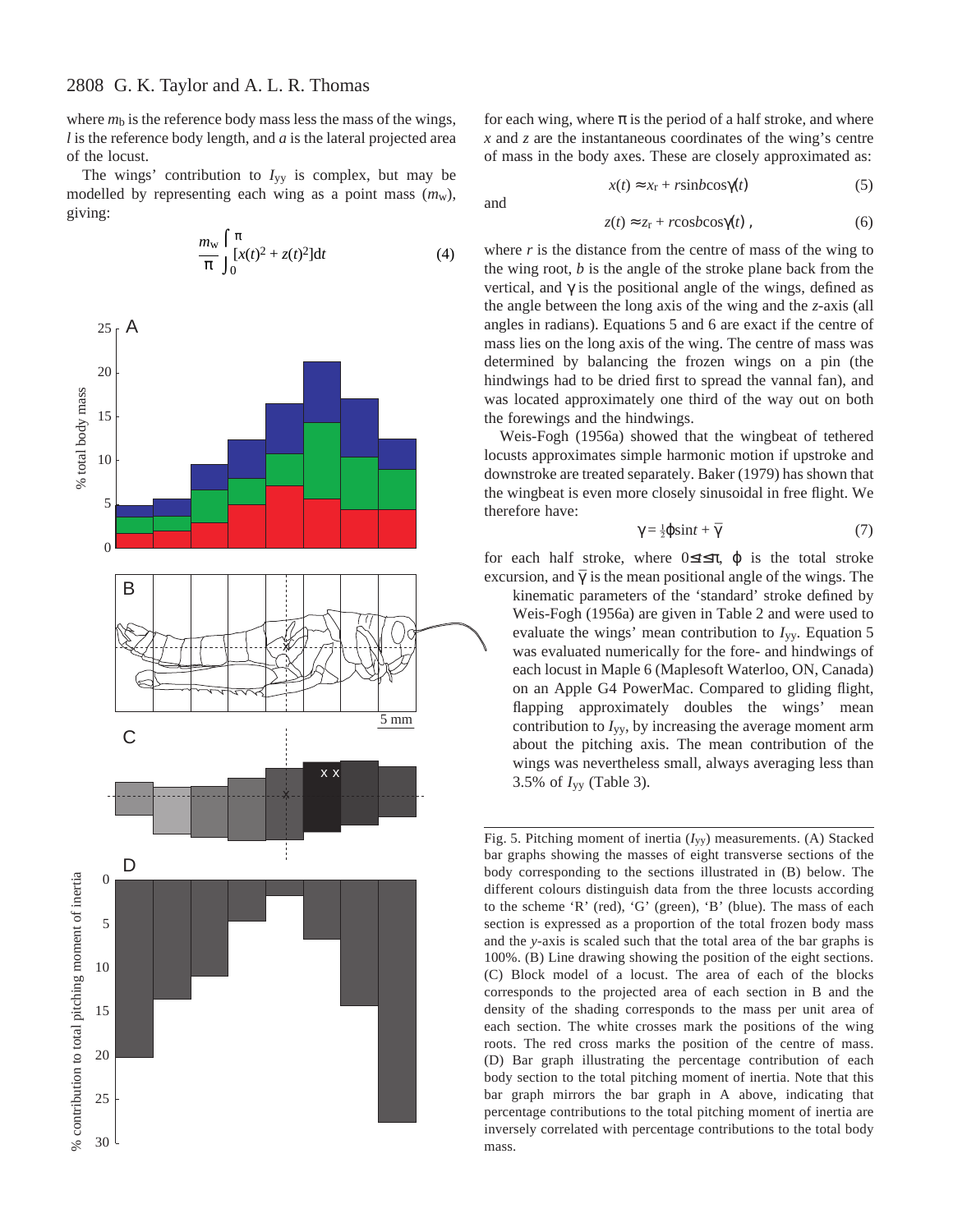|                                           | stroke   |          |  |
|-------------------------------------------|----------|----------|--|
| 'Standard' stroke<br>kinematic parameters |          |          |  |
| (degrees)                                 | Forewing | Hindwing |  |
| h                                         | 33       | 29       |  |
| Φ                                         | 68       | 110      |  |
| $\bar{\mathrm{v}}$                        | 90       | 88       |  |

Table 2. *Kinematic parameters of a 'standard' locust wing* 

'Standard' locust wing stroke as defined by Weis-Fogh (1956a).

*b*, stroke plane angle;  $φ$ , total stroke excursion;  $γ$ , mean positional angle of the wings, defined as the mean angle between the long axis of the wing and the *z*-axis.

### **Results**

## *Analysis of variance for the force measurements*

For ease of comparison with the literature, the results of the force measurements are described as relative lift, thrust–drag and pitching moment, before conversion to the form used in the longitudinal system matrix (Equation 2). Figs 6–8 plot the angle series and speed series data, with Model I least-squares linear regressions (see, for example, Sokal and Rohlf, 1995) fitted to the data for each individual (called 'individual regressions'). We combined the data for the three locusts in various General Linear Model (GLM) analyses to test the overall significance of the results for each of the dimensionless forces and moments, including *individual* in the model as a random effect and *U* or  $\alpha_b$  as a covariate (see Table 4 for models used). In all but one case (and then only in the unpaired analysis), relationships that were significant in the individual regressions also attained overall significance in the GLM, affirming that the individual regressions do not lead us to overestimate the significance of the results. *Post hoc* residual analysis indicated that the assumptions of normality of error and homogeneity of variance were fulfilled.

For subsonic fixed-wing aircraft, the aerodynamic forces and moments vary quadratically with flight speed and linearly with angle of attack only up to the stall point. Linear approximations can therefore only be used to model the effects of small changes in speed and pitch, as in the small disturbance formulation of the rigid body equations of motion used here. It is not clear in advance whether we should expect the aerodynamic forces and moments to vary similarly in locusts, which appear to use unsteady aerodynamics (Cloupeau et al., 1979; Wilkin, 1990) and may also vary their wing kinematics with changes in speed and attitude. Nevertheless, for the range of disturbances studied, the forces and moments were all well modelled as linear functions of  $U$  and  $\alpha_b$ . Although relative thrust–drag and pitching moment both varied significantly with  $U^2$  ( $P < 0.0001$ ) when  $U^2$  was treated as the covariate, no significant quadratic term could be found in any hierarchical GLM of the form  $L_f$ =*individual*+ $U+U*U$  in which *U* was treated as the covariate. There is therefore no evidence for any significant quadratic effect over and above a linear dependency of the aerodynamic forces and moments on *U*.

|                                         |            |                        |                                                                | Table 3. Contributions to the total pitching moment of inertia $I_{vv}$ |                       |                |
|-----------------------------------------|------------|------------------------|----------------------------------------------------------------|-------------------------------------------------------------------------|-----------------------|----------------|
|                                         |            |                        | Contribution to $I_{yy}$ (10 <sup>-9</sup> kg m <sup>2</sup> ) |                                                                         |                       |                |
| Locust                                  | Total body | Forewing<br>(flapping) | Forewing<br>(gliding)                                          | Hindwing<br>(flapping)                                                  | Hindwing<br>(gliding) | Total $I_{yy}$ |
| $\mathbf{R}$                            | 232.8      | 4.0                    | 2.9                                                            | 4.1                                                                     |                       | 240.9          |
| G'                                      | 140.3      | 2.6                    | 1.8                                                            | 2.6                                                                     | 0.8                   | 145.4          |
| $\cdot$ B <sup><math>\cdot</math></sup> | 236.0      | 3.4                    |                                                                | 3.4                                                                     |                       | 242.8          |

Table 4. *Table of P-values from the General Linear Model (GLM) analyses* 

|                                                                          |                       |           | <i>P</i> -values |             |  |
|--------------------------------------------------------------------------|-----------------------|-----------|------------------|-------------|--|
| General Linear Model                                                     | Source of data        | Covariate | individual       | Interaction |  |
| $L_{\rm r}$ =individual+ $\alpha_{\rm b}$ + $\alpha_{\rm b}$ *individual | Unpaired angle series | < 0.001   | 0.070            | 0.064       |  |
| $L_{\rm r}$ =individual+ $\alpha_{\rm b}$ + $\alpha_{\rm b}$ *individual | Paired angle series   | < 0.001   | < 0.001          | < 0.001     |  |
| $L_r = individual+U+U*indivial$                                          | Speed series          | 0.047     | 0.003            | 0.373       |  |
| $T_{\rm r}$ =individual+ $\alpha_{\rm b}$ + $\alpha_{\rm b}$ *individual | Unpaired angle series | 0.024     | < 0.001          | 0.275       |  |
| $T_{\rm r}$ =individual+ $\alpha_{\rm b}$ + $\alpha_{\rm b}$ *individual | Paired angle series   | < 0.001   | < 0.001          | 0.058       |  |
| $T_{\rm r}$ =individual+U+U*individual                                   | Speed series          | < 0.001   | < 0.001          | 0.461       |  |
| $M_{\rm r}$ =individual+ $\alpha_{\rm b}$ + $\alpha_{\rm b}$ *individual | Unpaired angle series | 0.065     | < 0.001          | 0.244       |  |
| $M_{\rm r}$ =individual+ $\alpha_{\rm b}$ + $\alpha_{\rm b}$ *individual | Paired angle series   | < 0.001   | < 0.001          | 0.025       |  |
| $M_{\rm r}$ =individual+U+U*individual                                   | Speed series          | < 0.001   | < 0.001          | 0.101       |  |

Significant terms (*P*<0.05) in the models are highlighted in bold. The *P*-values for the main effects are calculated using adjusted sums of squares, with only the main effects included in the model.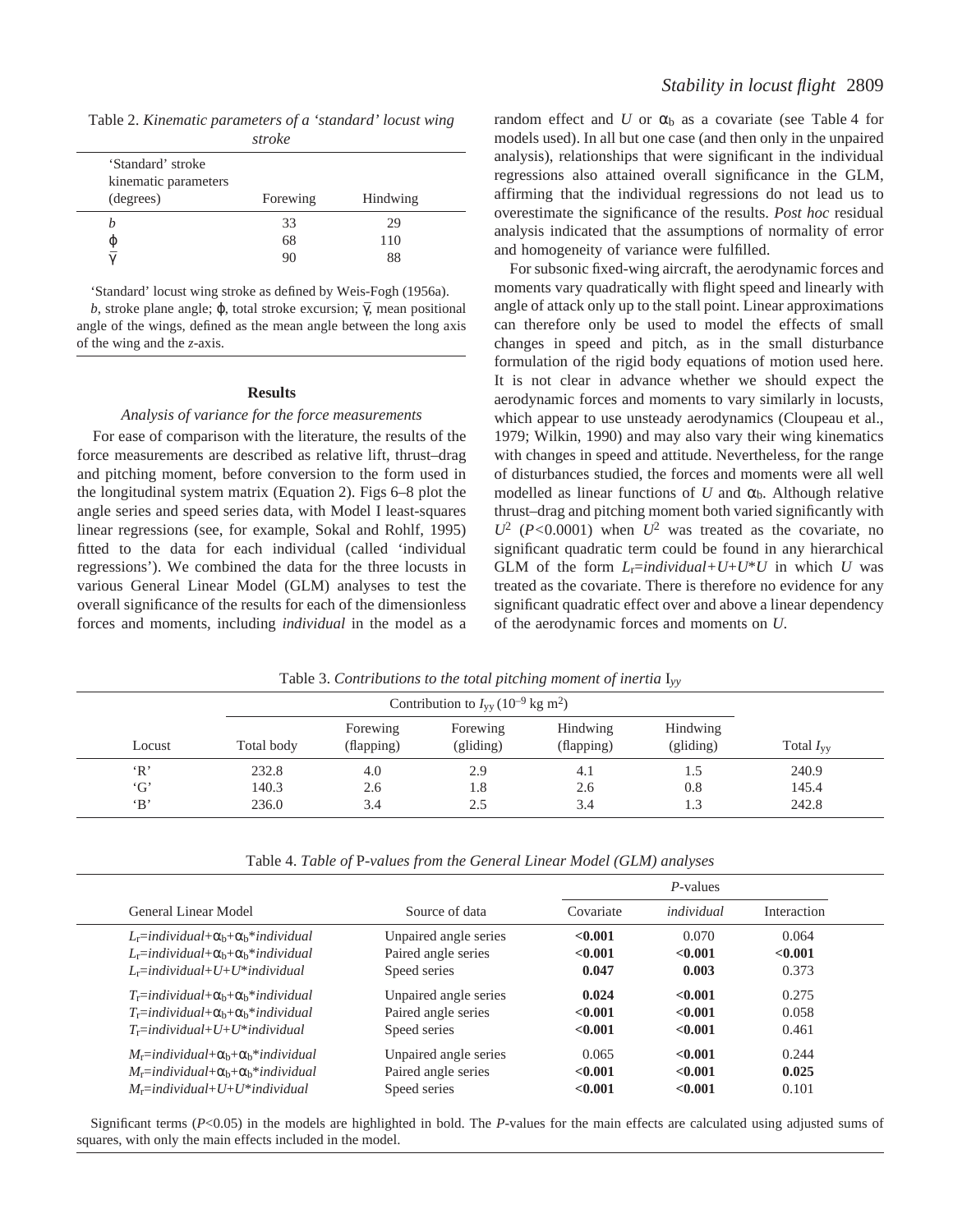

Fig.·6. Graphs of relative lift *L*r against αb for the unpaired (A–C) and paired (D–F) analyses of the angle series data, and against *U* (G–I) for the speed series data. The usual red/green/blue colour coding of the locusts applies. Horizontal black lines denote equilibrium levels of dimensionless force production. Vertical black lines denote the reference speed *U*ref and body angle αb,ref. In each of A–F, the single data point at  $7^\circ$  represents the mean of the 14 measurements at  $\alpha_{b,ref}$ . Regression lines are only drawn if the slope of the individual regression was significant and if *U* or αb attained overall significance in the corresponding pooled general linear model. The error bars on the regressions for the unpaired analysis (A–C, G–I) show the 95% confidence interval for the regression mean (±1.96 S.E.M.). The error bars on the regressions for the paired analyses (D–F) show the 95% confidence interval for the mean of the 14 reference measurements (±1.96 S.E.M.), which in this case provides the only independent estimate of the height of the curve above the *x*-axis. The broken lines represent the 95% confidence interval for the slope of the regression plus the 95% confidence interval for the slope of the corrections for tunnel speed or balance orientation. Note that the combined confidence interval for the slope may include zero even if the *P*-value for the regression slope itself is significant.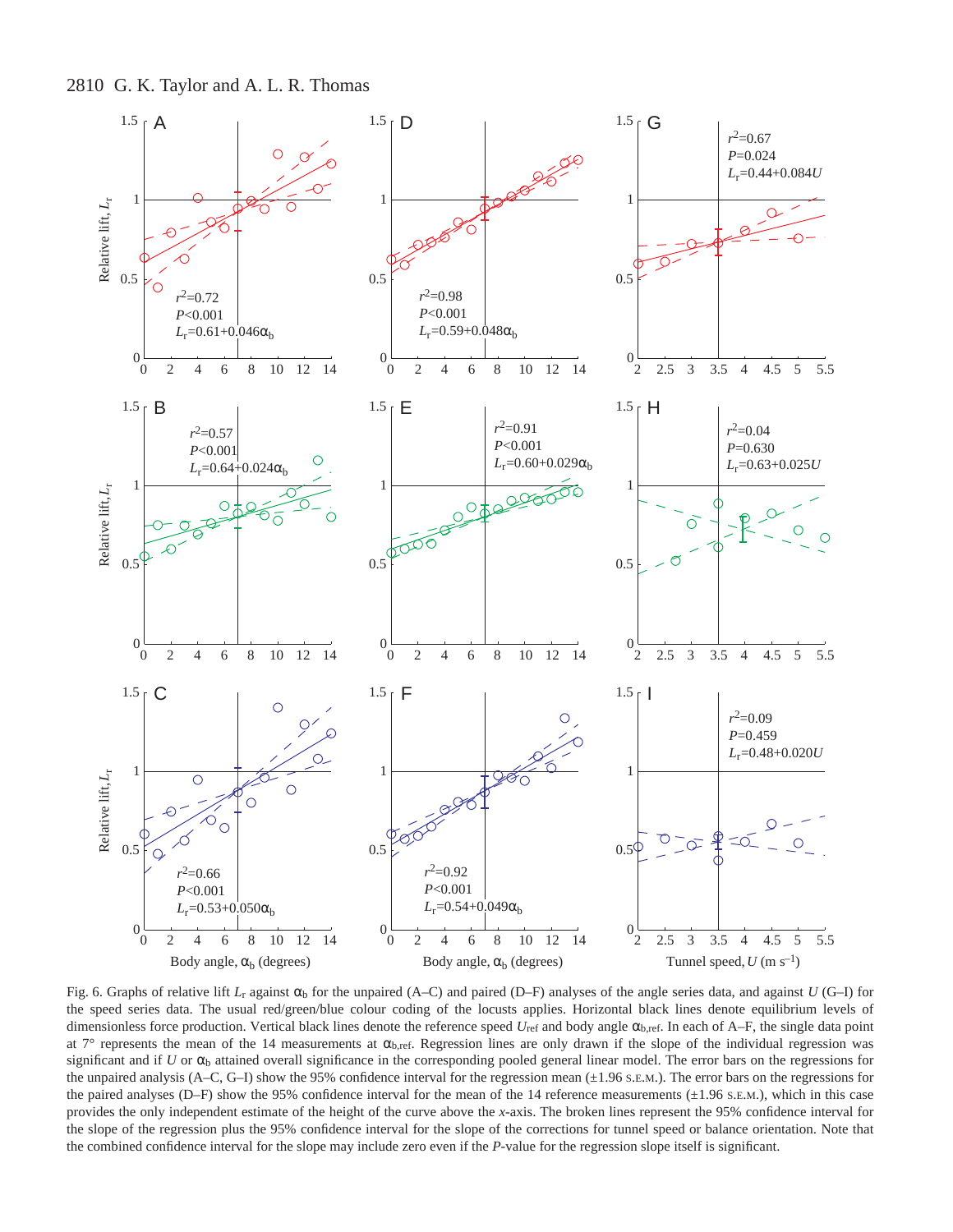The term *individual* was significant in all but one of the GLM analyses (Table 4), because locust 'G' produced significantly less force in proportion to its body mass than either of the other locusts. The interaction term *individual*\*αb was significant for the GLM of the paired data for *L*r (*P<*0.001) and  $M_r$  ( $P=0.025$ ), and only just non-significant for the paired data for  $T_r$  ( $P=0.058$ ), indicating that the slopes of the dimensionless forces and moments against  $\alpha_b$  do differ significantly between individuals. The interaction *individual*\*αb was not significant in any of the unpaired



Fig. 7. Graphs of relative thrust–drag  $T_r$  against  $\alpha_b$  for the unpaired (A–C) and paired (D–F) analyses of the angle series data, and against *U* (G–I) for the speed series data. For further explanation, see legend to Fig. 6. Individual regressions of  $T_r$  against  $U^2$  (G–I) are shown as black dotted lines where the individual regression and the corresponding GLM treating  $U^2$  as the covariate were both significant; it is clear that the deviation from linearity is small over the range of speeds used.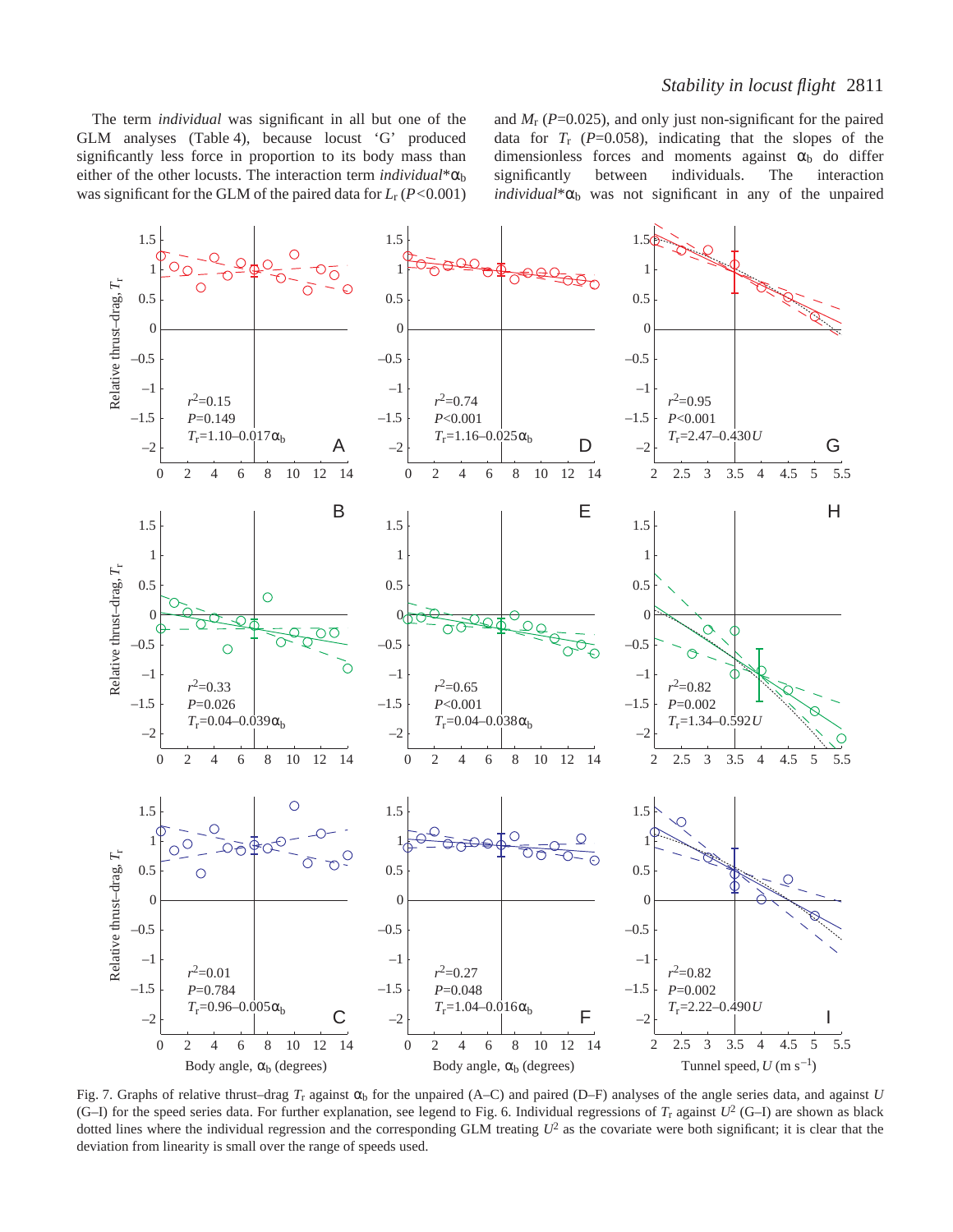analyses, suggesting that the paired analyses are more sensitive and better at picking up subtle differences between individuals. On average, the paired analyses explain 33% more of the total variation than the unpaired analyses, as can be seen from the

dramatic decrease in scatter between the graphs of the unpaired and paired analyses (Figs 6–8).

The tighter fit of the data from the paired analysis is a good indication that the locusts' flight performance varied through



Fig. 8. Graphs of relative pitching moment  $M_r$  against  $\alpha_b$  for the unpaired (A–C) and paired (D–F) analyses of the angle series data, and against  $U$  (G–I) for the speed series data. For further explanation, see legend to Fig. 6. Individual regressions of  $M_r$  against  $U^2$  (G–I) are shown as black dotted lines where the individual regression and the corresponding GLM treating *U*<sup>2</sup> as the covariate were both significant; it is clear that the deviation from linearity is small over the range of speeds used.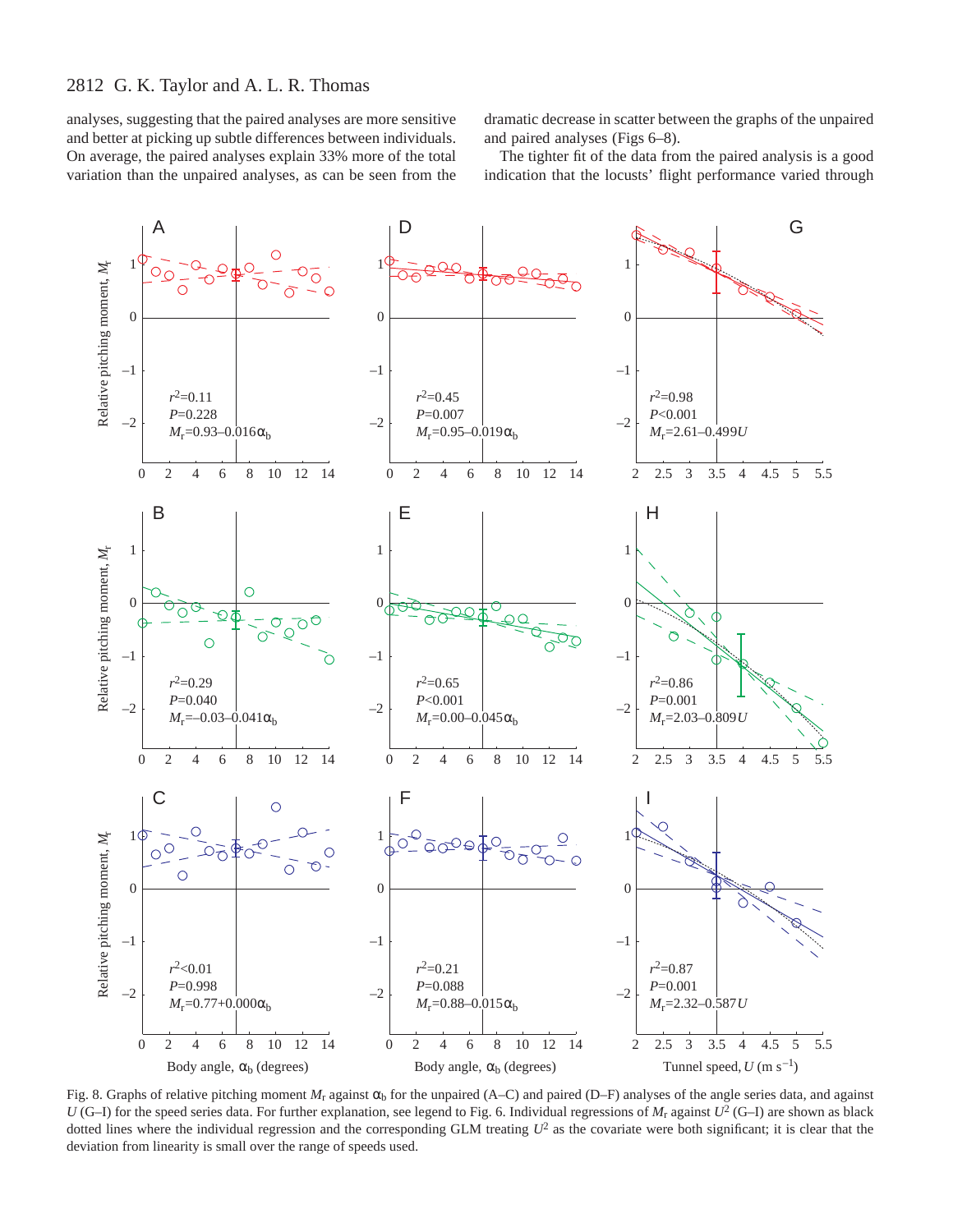time. This is shown directly in Fig. 9, which plots  $L_r$  against time for the angle series; equivalent graphs for  $T_r$  and  $M_r$  are of similar form. Locusts 'R' and 'B' produced decreasing amounts of lift over time, but, surprisingly, locust 'G' actually increased the lift it produced. In all three cases, temporal lift variation (indicated by the range of the reference measurements) is of the same order of magnitude as pitchdependent lift variation (indicated by the range of scatter about the line joining the reference measurements in Fig. 9): temporal variation in aerodynamic force production cannot be ignored (*contra* Weis-Fogh, 1956a,b). Mismatches between the reference levels of force production measured in the consecutive angle and speed series experiments are presumably the result of temporal variation in flight performance.

## *Relative lift*

All three locusts produced lift in excess of body weight at certain times during the angle series but below body weight at others (Fig. 6A–C), so each must have supported their body weight exactly at some point in time. The mean lift generated by locusts 'R' and 'B' was not significantly different from body weight over the angle series as a whole. None of the locusts ever produced lift in excess of body weight during the speed series (Fig. 6G–I), but this is not surprising in light of the general decline in lift production through time observed in locusts 'R' and 'B' (Fig. 9). The decline in  $L_r$  might also indicate some form of physiological compensation for the loss of body mass, although the percentage changes in body mass are relatively small (<6%).



Fig. 9. Graph of relative lift  $L_r$  against time through the angle series experiments. The usual red/green/blue colour coding of the locusts applies. The horizontal black line denotes the equilibrium level of relative lift production. Coloured lines join the 14 reference measurements at  $\alpha_{b,ref.}$  The vertical range of the lines gives an indication of how lift production varies through time. The range of scatter about the lines gives an indication of the relative magnitude of variation in lift due to changes in  $\alpha_b$ .

Relative lift increased linearly with  $\alpha_b$  over the range of disturbances studied (Fig. 6A–F). This increase was highly significant (*P<*0.001) in the GLM analyses using both the paired and unpaired methods (Table 4), and was just as highly significant in the individual regressions (Fig.  $6A-F$ ). Importantly, the upper and lower confidence limits for the slopes of the lines of  $L_r$  against  $\alpha_b$  remain positive even when the confidence interval for the correction for balance orientation is added to the confidence interval for the regression slope (Fig. 6A–F; see figure legend). Errors in correcting for balance orientation are therefore small enough not to affect any of the qualitative conclusions above, and we can be confident that the positive relationship between *L*r and  $\alpha_b$  is both real and consistent across the three individuals. In addition, the  $r^2$  values of the individual regressions were very high, with  $\alpha_b$  explaining 91–98% of the within-individual variation in  $L_r$  for the paired analysis (Fig. 6D–F). The GLM *L*r=*individual*+αb explained a similar proportion of the total variation in the paired analysis  $(R^2=0.91)$ , and explained only slightly less of the total variation than the equivalent GLM including the highly significant ( $P < 0.001$ ; Table 4) interaction term *individual*\* $\alpha_b$  ( $R^2=0.94$ ). This implies that such individual differences in the underlying slopes as may exist are small in the context of the overall variation in *L*r. In the GLM analyses,  $\alpha_b$  explains 84% of the total variation, based on the sequential sums of squares.

Relative lift increased just significantly (*P*=0.047) with *U* in the GLM  $L_f$ =*individual*+*U* (Table 4), but inspection of the individual regressions (Fig.  $6G-I$ ) shows that only locust 'R' shows any significant effect. Neither locust 'G' nor locust 'B' offered any evidence of *L*r varying linearly with *U*, but the data are too widely scattered to discount the possibility that some form of relationship exists. The same was true for individual regressions of  $L_r$  against  $U^2$ , which only showed a significant effect of  $U^2$  for locust 'R' ( $P=0.039$ ), and even then the corresponding GLM treating  $U^2$  as a covariate failed to attain overall significance.

### *Relative thrust–drag*

Locust 'R' always produced a net thrust, as did locust 'B' except at the highest tunnel speed (Fig. 7). Only locust  $'G'$ alternated between producing net thrust and net drag (Fig. 7). The preferred flight speeds of locusts 'R' and 'B' are therefore likely to be higher than for locust 'G', consistent with their larger overall size (some 30% greater by body mass).

Relative thrust–drag decreased linearly with  $\alpha_b$  over the range of disturbances studied (Fig. 7D–F). The negative slope of the GLM  $T_r$ =*individual*+ $\alpha_b$  was just significant (*P*=0.024) for the unpaired analysis (Table 4), but since only the individual regression for locust 'G' showed any significant effect  $(P=0.026)$ , the unpaired analysis offers no strong evidence for a general effect of body angle on thrust–drag (Fig. 7A–C). On the other hand, the GLM  $T_r$ =*individual*+ $\alpha_b$ revealed a highly significant (*P<*0.001) negative relationship between  $T_r$  and  $\alpha_b$  in the paired analysis (Table 4), and in this case the negative slopes of the individual regressions were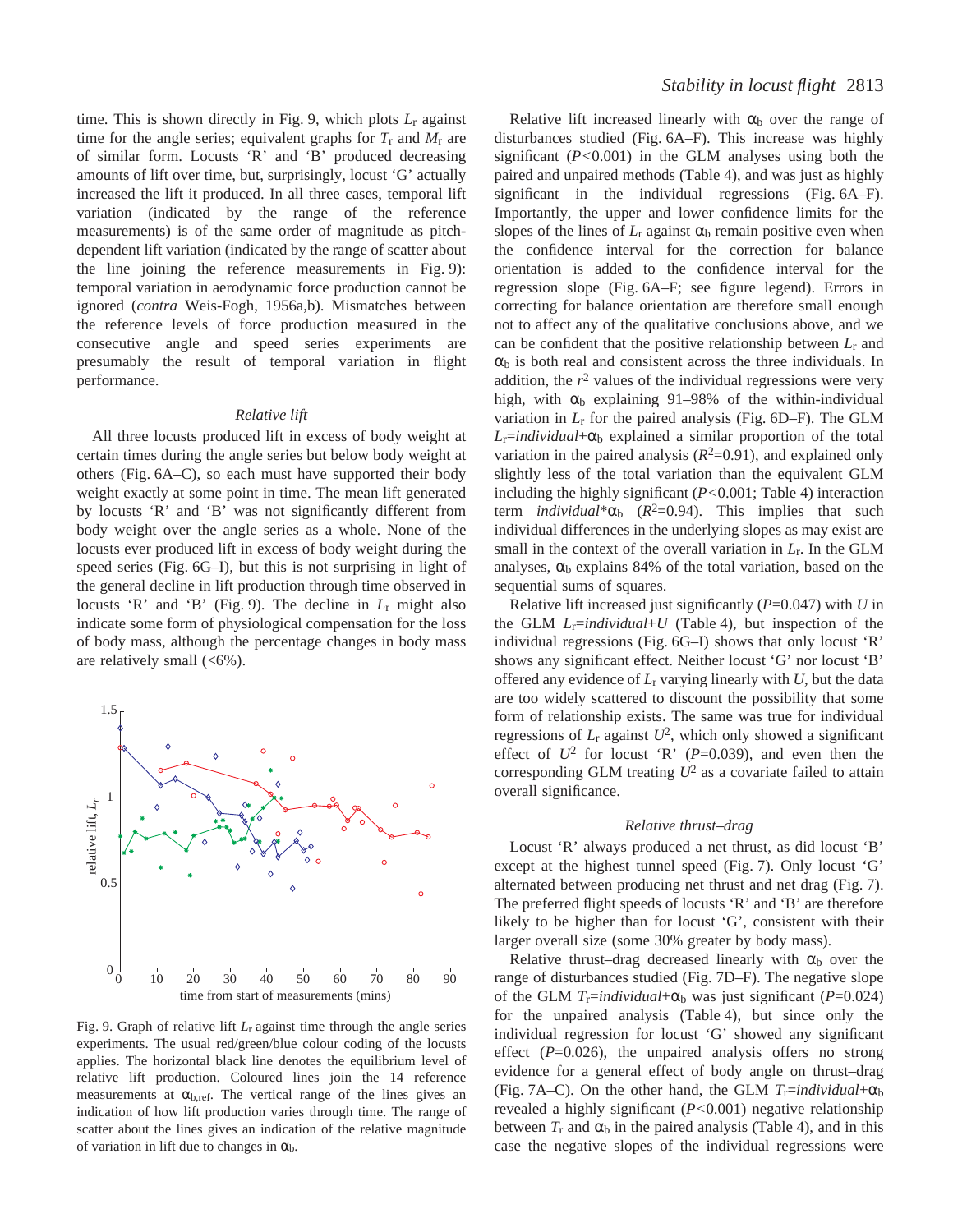highly significant (*P<*0.001) for locusts 'R' and 'G' (Fig. 7D, E) and just significant  $(P=0.048)$  for locust 'B' (Fig. 7F). In the case of locust 'B', the confidence interval widened just enough to include zero when error in correcting for balance orientation was taken into account (Fig. 7F). Nevertheless, the negative relationship between  $T_r$  and  $\alpha_b$  that was weakly detected by the unpaired analysis is clearly revealed by the more sensitive paired analysis, and we can be reasonably confident that this relationship is both real and consistent across the three individuals. Although the GLM *T*r=*individual*+αb explained an extremely high proportion of the total variation in the paired analysis  $(R^2=0.96)$ , this largely reflects the wide variation in *T*r between individuals, which tends to swamp the variation due to  $\alpha_b$  in the pooled analysis. In fact, the term *individual* explains over 92% of the total variation in the GLM, whereas  $\alpha_b$  explains only 4%. Under these circumstances, the  $r^2$  values for the individual regressions (average  $r^2$ =0.55) give a better indication of the importance of  $\alpha_b$  in explaining variation in  $T_r$  – at least within individuals.

A highly significant negative relationship was found between  $T_r$  and *U* ( $P < 0.001$ ) in the GLM  $T_r = individual + U$ (Table 4). The significance levels of the individual regressions (Fig.·7G–I) were also very high (*P*≤0.002), and all showed a negative relationship between *T*r and *U*. We are therefore confident that this relationship is both real and consistent across individuals, which is reassuring because a negative relationship between  $T_r$  and  $U$  is necessary to provide static stability with respect to flight speed. Individual regressions of  $T_r$  against  $U^2$  were also highly significant ( $P \le 0.004$ ), as was the corresponding GLM treating  $U^2$  as the covariate ( $P < 0.001$ ), so the individual regressions of  $T_r$  against  $U^2$  are plotted for comparison with the linearized response to small perturbations (Fig. 7G–I): it is clear that the deviation from linearity is small over the range of speeds used. Although the total proportion of the variation explained by the GLM  $T_r$ =individual+*U* was very high  $(R^2=0.95)$ , *U* explained only 23% of the total variation in *T*r when fitted after *individual* in the model (note that for the speed series analysis, the sequential and adjusted sums of squares generally differ). Once again, the  $r^2$  values of the individual regressions (average  $r^2=0.91$ ) give a better indication of the importance of *U* in explaining variation in *T*r.

## *Relative pitching moment*

Locust 'R' consistently produced a nose-up pitching moment (Fig. 8), and is therefore unlikely to have experienced pitch equilibrium at any point in the experiments. Locusts 'G' and 'B' both produced nose-up and nose-down pitching moments at various moments in time (Fig. 8), so both must have experienced pitch equilibrium at some point.

The GLM  $M_r$ =*individual*+ $\alpha_b$  for the unpaired analysis was the only GLM in which the slope was not quite significant (*P*=0.065), but the more sensitive paired analysis was able to resolve the underlying relationship, with a highly significant (*P*<0.001) negative relationship found in the corresponding GLM (Table 4). A negative relationship between  $M_r$  and  $\alpha_b$ 

was found in all of the individual regressions (Fig. 8A–F), although the slope for locust 'B' just failed to attain significance ( $P=0.088$ ). The slopes for locusts 'R' and 'G' were both highly significant (*P*=0.007, *P<*0.001, respectively), although the confidence interval for locust 'R' widened just enough to include zero when error in correcting for balance orientation was taking into account (Fig. 8D). Nevertheless, the consistency with which a negative slope was found gives us confidence in the generality of the relationship, which is reassuring because a negative relationship between  $M_r$  and  $\alpha_b$ is essential for static pitch stability. The GLM  $M_{\rm r}$ =*individual*+α<sub>b</sub> explained a very high proportion of the total variation in the paired analysis  $(R^2=0.94)$ , but as in the analysis of thrust–drag,  $\alpha_b$  itself explained a relatively small proportion (4%) of this variation, owing to the much smaller relative force production of locust 'G' as compared to locusts 'R' and 'B'. Here again, the  $r<sup>2</sup>$  values of the individual regressions give a better indication of the proportion of the variation in *M*r explained by  $\alpha_b$  (average  $r^2=0.44$ ). As in the analysis of lift, the proportion of the variation in *M*r explained by the GLM  $M_{\rm r}$ =*individual*+ $\alpha$ <sub>b</sub> was only 1% less than the proportion explained by the corresponding GLM including the significant interaction (*P*=0.025) term. Such individual differences in the underlying slopes as may exist are therefore likely to be small in the context of the overall variation in *M*r.

All of the individual regressions of  $M_r$  against  $U$  (Fig. 8G–I) had a highly significant (*P*≤0.001) negative slope, and explained a high proportion of the within-individual variation in  $M_r$  ( $r^2$ =0.90 on average). This was mirrored by the high significance  $(P<0.001)$  of the GLM  $M_r$ =*individual*+*U* (Table 4) and the very high proportion of the total variation explained by the model  $(R^2=0.94)$ , although *U* itself explained only 31% of the total variation in *M*r when fitted after *individual* in the model. Incorporating the 95% confidence interval for the correction for *U* did not widen the combined confidence intervals for the slopes of the individual regressions to include zero (Fig. 8G–I), and we are therefore confident that this negative relationship between  $M_r$  and  $U$  is both real and consistent across the three individuals. Individual regressions of  $M_r$  against  $U^2$  were also highly significant ( $P \le 0.002$ ), as was the corresponding GLM treating  $U^2$  as the covariate ( $P < 0.001$ ), so the individual regressions of  $M_r$  against  $U^2$  are plotted for comparison with the linearized response to small perturbations (Fig. 8G–I): it is clear that the deviation from linearity is small over the range of speeds used.

#### **Analysis of results**

#### *Populating the system matrix*

The fact that  $L_r$ ,  $T_r$  and  $M_r$  are so well modelled as linear functions of small perturbations to  $\alpha_b$  and *U* substantially validates the linearization of the equations within the range of disturbances studied, and also suggests that the slopes of the regressions will give a good estimate of the slopes of the underlying relationships at equilibrium. Because  $\alpha_b$  was held constant whilst *U* was varied, and *vice versa*, the slopes of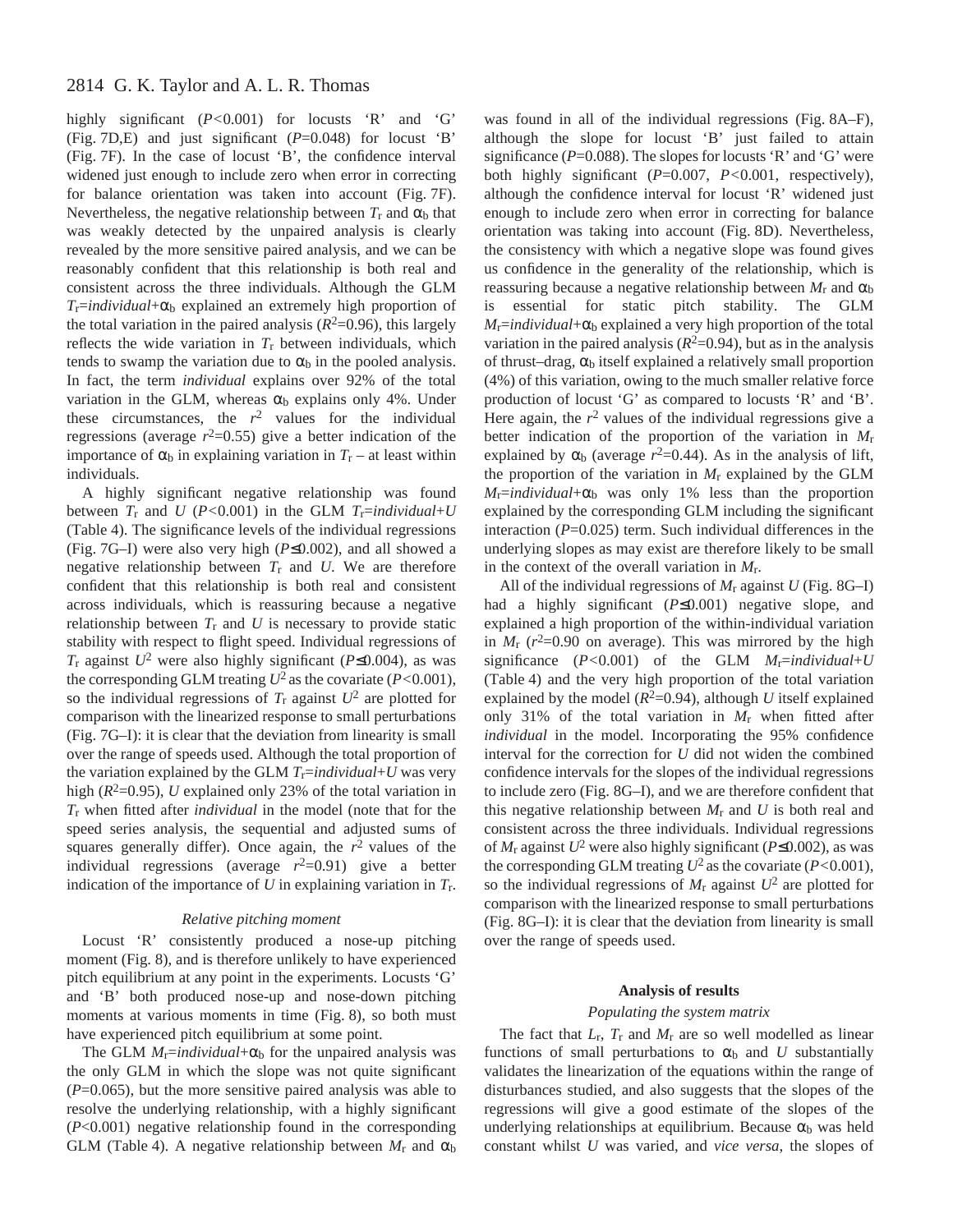these functions already define partial derivatives like those in the longitudinal system matrix  $\mathbf{F}_{sym}$  (Equation 2), with the important caveat that because flight equilibrium was never achieved for the combinations of  $\alpha_b$  and *U* we used, we must assume that the same slopes would apply for small disturbances from equilibrium. This assumption allows us to calculate all of the stability derivatives in Equation 2, except for the pitch rate derivatives (*q-*derivatives), and conveniently preserves the linear time-invariance of the equations. Our general strategy will be to analyse the system matrix assuming that the pitch rate derivatives are all zero, and then to investigate the effect of assigning a range of realistic non-zero values to them. This means that the empirically-defined longitudinal system matrices contain only the static stability derivatives (i.e.  $X_u$ ,  $Z_u$ ,  $M_u$ ,  $X_w$ ,  $Z_w$ ,  $M_w$ ), and we will term them 'static system matrices' to highlight this important qualification.

Whereas we have so far presented force data resolved into vertical lift and horizontal thrust–drag components, the stability derivatives in **F**sym are resolved into *X* and *Z* components fixed with respect to the body. The corresponding axes are usually defined such that the *x*-axis is aligned with the direction of flight at equilibrium, which means that  $w_e = \theta_e = 0$ . The axes are then referred to as stability axes. With these simplifications, we may write the equation of motion for nonmanoeuvring flight with correctional control enabled as:

$$
\begin{bmatrix}\n\delta \dot{u} \\
\delta \dot{w} \\
\delta \dot{w} \\
\delta \dot{q} \\
\delta \dot{\theta}\n\end{bmatrix} = \begin{bmatrix}\n\frac{X_u}{m} & \frac{X_w}{m} & 0 & -g \\
\frac{Z_u}{m} & \frac{Z_w}{m} & u_e & 0 \\
\frac{M_u}{I_{yy}} & \frac{M_w}{I_{yy}} & 0 & 0 \\
0 & 0 & 1 & 0\n\end{bmatrix} \begin{bmatrix}\n\delta u \\
\delta w \\
\delta q \\
\delta \theta\n\end{bmatrix},
$$
\n(8)

where the  $4\times4$  matrix is the static system matrix. Equation 8 explicitly requires that we specify the equilibrium flight speed (*u*e) and implicitly requires that we specify the equilibrium body angle  $(\alpha_{b,e})$  in order to define the axes in which the forces are to be resolved. Unfortunately, it is not possible to determine whether a locust was flying at equilibrium in advance of analysing the flight data. Not surprisingly, none of the locusts ever flew in perfect equilibrium (i.e. lift balancing body weight, thrust balancing drag, and no net pitching moment), but the reference measurements taken during the angle series experiments provide reliable benchmarks from which to solve for the equilibrium flight condition, about which the equations of motion are linearized.

Since the individual locusts differed significantly in their flight performance, we will calculate the equilibrium flight conditions and stability derivatives separately for each individual. In general, we have:

$$
L_{\rm r} = L_{\rm r,ref} + \frac{\partial L_{\rm r}}{\partial \alpha_{\rm b}} \left( \alpha_{\rm b} - \alpha_{\rm b,ref} \right) + \frac{\partial L_{\rm r}}{\partial U} \left( U - U_{\rm ref} \right) \tag{9a}
$$

$$
T_{\rm r} = T_{\rm r,ref} + \frac{\partial T_{\rm r}}{\partial \alpha_{\rm b}} \left( \alpha_{\rm b} - \alpha_{\rm b,ref} \right) + \frac{\partial T_{\rm r}}{\partial U} \left( U - U_{\rm ref} \right) \tag{9b}
$$

$$
M_{\rm r} = M_{\rm r,ref} + \frac{\partial M_{\rm r}}{\partial \alpha_{\rm b}} \left( \alpha_{\rm b} - \alpha_{\rm b,ref} \right) + \frac{\partial M_{\rm r}}{\partial U} \left( U - U_{\rm ref} \right), \quad (9c)
$$

where  $L_{r,ref}$ ,  $T_{r,ref}$  and  $M_{r,ref}$  denote the mean levels of relative force production at the reference speed ( $U_{\text{ref}}$ =3.50 m s<sup>-1</sup>) and body angle  $(\alpha_{b,ref}=7^{\circ})$ . Solving for the equilibrium flight conditions means solving Equation  $9a-c$  for  $L_r=1$  and  $T_r = M_r = 0$ . Unfortunately, since we have three dependent variables (lift, thrust–drag and pitching moment), but only two independent variables (speed and body angle), it is only possible to solve the equations such that two of the three equilibrium conditions are satisfied. Pitch disequilibrium and thrust–drag disequilibrium are closely linked in our dataset, so we will solve Equation 9a–c for  $L_r=1$ , letting either  $T_r=0$ or *M*r=0. This gives two pseudo-equilibria, which each provide an estimate of the equilibrium tunnel speed (*U*e), and may be averaged to give the unique estimate of *u*e that we require (in practice the two estimates always differed by less than 13% of their mean). The solution for  $\alpha_{b,e}$  is already unique if we assume, as shown above, that lift is independent of flight speed (i.e. ∂*L*r/∂*U*=0). The pseudo-equilibria so defined (Table 5) are consistent with the speeds and body angles adopted by free-flying locusts in the wild (*Schistocerca gregaria*: Waloff, 1972; *Locusta migratoria*: Baker et al., 1981).

Having defined  $\alpha_{b,e}$  for each of the locusts, we may resolve the forces into *X* and *Z* components. Calculating the stability derivatives directly from the regressions of *L*r and *T*r against

Table 5. Measurements of mean relative lift  $L_{r,ref}$ , mean relative thrust–drag  $T_{r,ref}$  and mean relative pitching moment  $M_{r,ref}$  at the *reference flight condition (*U*ref=3.50·m·s–1;* α*b,ref=7°), together with their partial derivatives with respect to tunnel speed* U *and body angle* α*b, and the calculated pseudo-equilibria for tunnel speed* U*e and body angle* <sup>α</sup>*b,e*

|         |             |                 |                 |                                              | Measured parameters                          |                                              |                                 |                                 |                                 | Pseudo-equilibrium solutions |                            |                 |
|---------|-------------|-----------------|-----------------|----------------------------------------------|----------------------------------------------|----------------------------------------------|---------------------------------|---------------------------------|---------------------------------|------------------------------|----------------------------|-----------------|
|         |             |                 |                 | $\partial L_{\rm r}/\partial \alpha_{\rm h}$ | $\partial T_{\rm r}/\partial \alpha_{\rm h}$ | $\partial M_{\rm r}/\partial \alpha_{\rm h}$ | $\partial L_{\rm r}/\partial U$ | $\partial T_{\rm r}/\partial U$ | $\partial M_{\rm r}/\partial U$ | $\alpha_{b,e}$               | $U_e$ (m s <sup>-1</sup> ) |                 |
| Locust  | $L_{r,ref}$ | $T_{\rm r,ref}$ | $M_{\rm r,ref}$ | $(\text{deg } s^{-1})$                       | $(\text{deg } s^{-1})$                       | $(\text{deg } s^{-1})$                       | $(m^{-1} s)$                    | $(m^{-1} s)$                    | $(m^{-1} s)$                    | (degrees)                    | $T_r = 0$                  | $M_{\rm r} = 0$ |
| $\lq$ R | 0.95        | l.O1            | 0.84            | 0.048                                        | $-0.025$                                     | $-0.019$                                     | *                               | $-0.43$                         | $-0.50$                         |                              | 5.78                       | 5.13            |
| G       | 0.83        | $-0.18$         | $-0.26$         | 0.029                                        | $-0.038$                                     | $-0.045$                                     | *                               | $-0.59$                         | $-0.81$                         | 13                           | 2.81                       | 2.84            |
| B       | 0.87        | 0.94            | 0.78            | 0.049                                        | $-0.016$                                     | $-0.015$                                     | *                               | $-0.49$                         | $-0.59$                         | 10                           | 5.33                       | 4.75            |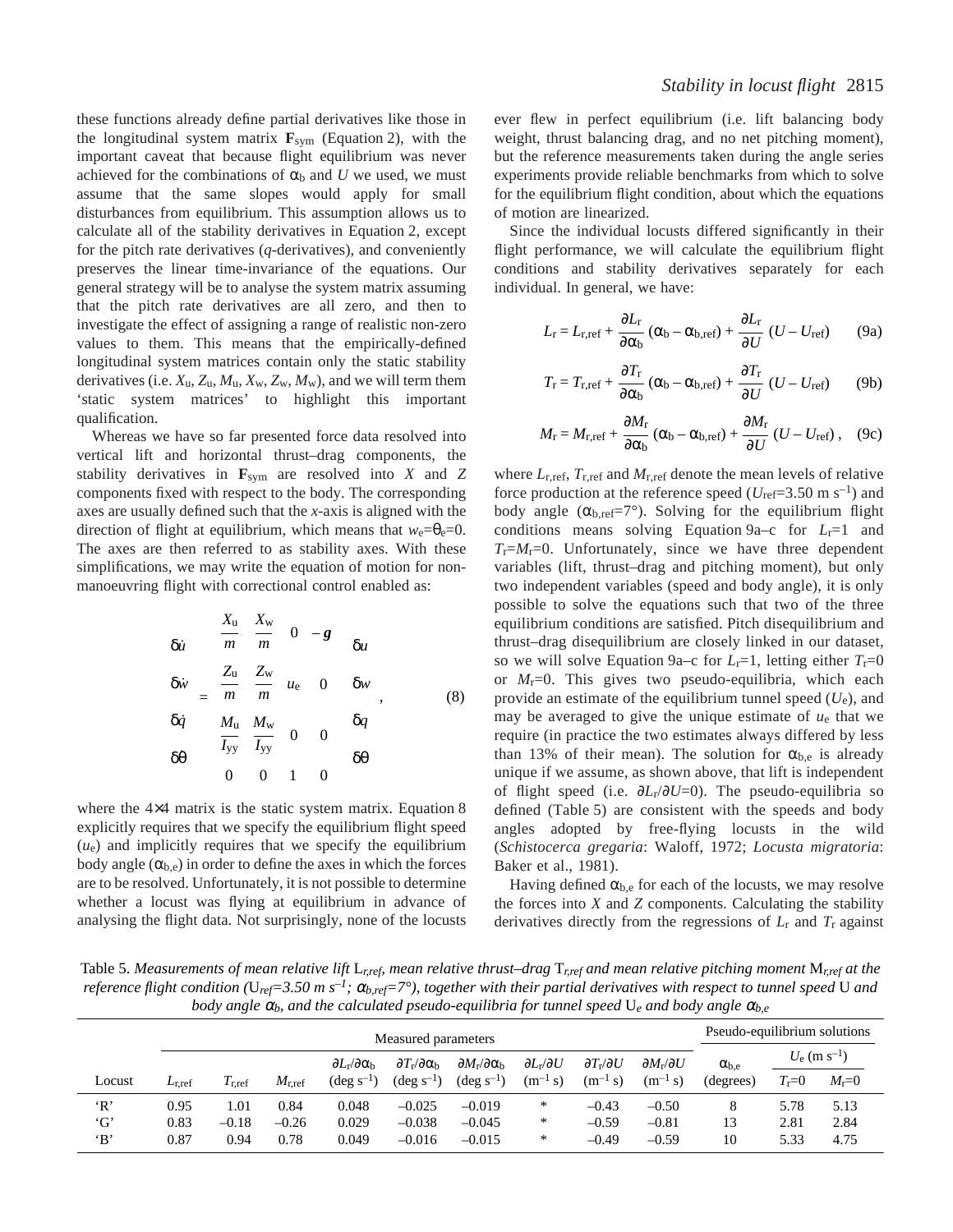|            |                                                                          |                                                                      | <i>the true stablisty ands</i>                                           |                                                                   |                                                     |                                              |  |
|------------|--------------------------------------------------------------------------|----------------------------------------------------------------------|--------------------------------------------------------------------------|-------------------------------------------------------------------|-----------------------------------------------------|----------------------------------------------|--|
| Locust     | $\partial X/\partial \alpha_{\rm h}$<br>$(10^{-3}$ N rad <sup>-1</sup> ) | $\partial Z/\partial \alpha_{h}$<br>$(10^{-3}$ N rad <sup>-1</sup> ) | $\partial M/\partial \alpha_{\rm h}$<br>$(10^{-6} N \text{ m rad}^{-1})$ | $\partial X/\partial U$<br>$(10^{-3} \text{ N m}^{-1} \text{ s})$ | $\partial Z / \partial U$<br>$(10^{-3} N m^{-1} s)$ | $\partial M / \partial U$<br>$(10^{-6} N s)$ |  |
| $\cdot$ R' | $-9.9$                                                                   | $-31$                                                                | $-924$                                                                   | $-7.8$                                                            | $-1.4$                                              | $-416$                                       |  |
| 'G'        | $-23$                                                                    | $-25$                                                                | $-1467$                                                                  | $-8.3$                                                            | [0.53]                                              | $-461$                                       |  |
| B          | $[-1.5]$                                                                 | $-34$                                                                | $[-739]$                                                                 | $-9.0$                                                            | [0.05]                                              | $-492$                                       |  |

Table·6. *Dimensional static stability derivatives with respect to tunnel speed* U *and body angle* <sup>α</sup>*b for the three locusts, resolved in the stability axes*

 $\alpha_b$  and *U* complicates interpretation of the regression model used, so we instead resolved the forces into their *X* and *Z* components and fitted Model I linear regressions to the data again. The slopes of these regressions are given as partial derivatives in Table 6 and are shown enclosed in square brackets if the individual regression slope was non-significant (*P>*0.05). It is immediately clear that the stability derivatives are more reliable for locusts 'R' and 'G' than for locust 'B'. The significance of the regressions closely matches that of the regressions of  $L_r$  and  $T_r$ ; for example, the non-significant  $Z_u$ derivatives for locusts 'G' and 'B' in Table 6 reflect the absence of any significant relationship between *L*r and *U* for those individuals.

The partial derivatives of Table 6 must now be re-expressed as functions of the longitudinal velocity components *u* and *w* in order to match the form of the stability derivatives in Equation 8. For the symmetrical flight condition, we have:

$$
U = \sqrt{u^2 + w^2} \tag{10}
$$

and since  $w^2$  is well over an order of magnitude smaller than  $u^2$ , even at the most extreme body angles used in the experiments, the first order approximation

$$
U \approx u = u_{e} + \delta u \tag{11}
$$

is perfectly acceptable at perturbed angles of attack. The *u*derivatives may therefore be expressed as:

$$
X_{\rm u} = \frac{\partial X}{\partial u} \approx \frac{\partial X}{\partial U}, \quad Z_{\rm u} = \frac{\partial Z}{\partial u} \approx \frac{\partial Z}{\partial U}, \quad M_{\rm u} = \frac{\partial M}{\partial u} \approx \frac{\partial M}{\partial U}. \tag{12}
$$

Similarly, we may express  $\alpha_b$  as:

$$
\alpha_{\rm b} = \alpha_{\rm b,e} + \tan^{-1}(w/u) = \alpha_{\rm b,e} + \tan^{-1}[\delta w/(u_{\rm e} + \delta u)] \ , \quad (13)
$$

which indicates that to a first-order approximation,

$$
\partial w \approx u_{\rm e} \partial \alpha_{\rm b} \,, \tag{14}
$$

where  $\alpha_b$  is in radians. Hence, the *w*-derivatives are simply:

$$
X_{\rm w} = \frac{\partial X}{\partial w} \approx u_{\rm e}^{-1} \frac{\partial X}{\partial \alpha_{\rm b}}, \quad Z_{\rm w} = \frac{\partial Z}{\partial w} \approx u_{\rm e}^{-1} \frac{\partial Z}{\partial \alpha_{\rm b}},
$$

$$
M_{\rm w} = \frac{\partial M}{\partial w} \approx u_{\rm e}^{-1} \frac{\partial M}{\partial \alpha_{\rm b}} \tag{15}
$$

allowing us to calculate all six static stability derivatives for each locust (Table 7), and so to populate the system matrix in Equation 8.

### *Solution of the small disturbance equations*

To yield any useful insight into locust flight we must use the system matrices we have defined to solve Equation 8, which is of the general form:

$$
\dot{\mathbf{x}}(t) = \mathbf{A}\mathbf{x}(t) \tag{16}
$$

Solutions to this first-order differential equation are well known and are of the general form:

$$
\mathbf{x}(t) = e^{t\mathbf{A}}\mathbf{x}(0) ,\qquad (17)
$$

where  $e^{A}$  is the matrix exponential (e.g. Apostol, 1997). This is shown by differentiating Equation 17 with respect to *t*:

$$
\dot{\mathbf{x}}(t) = \mathbf{A}e^{t\mathbf{A}}\mathbf{x}(0) = \mathbf{A}\mathbf{x}(t) .
$$
 (18)

The exponential matrix  $e^{tA}$  is readily calculated if the  $n \times n$ matrix **A** can be diagonalized (which is the case if its *n* eigenvalues are distinct), in which case we have:

$$
e^{tA} = Ce^{tD}C^{-1},\qquad(19)
$$

where **C** is a non-singular matrix depending on **A**, and **D** is an  $n \times n$  diagonal matrix with the same eigenvalues  $(\lambda_1, \ldots, \lambda_n)$  as **A**. Hence,

$$
\mathbf{x}(t) = \mathbf{C}e^{t\mathbf{D}}\mathbf{C}^{-1}\mathbf{x}(0) ,\qquad(20)
$$

$$
e^{t\mathbf{D}} = \text{diag}(e^{t\lambda_1}, \dots, e^{t\lambda_n}), \qquad (21)
$$

Table·7. *Dimensional static stability derivatives with respect to forward speed (*u*) and aerodynamic incidence (*w*) for the three locusts, resolved in the stability axes* 

and since

| Locust  | $u_{e}$<br>$(m s^{-1})$ | $X_{\rm u}$<br>$(10^{-3} \text{ N m}^{-1} \text{ s})$ | $Z_{\rm u}$<br>$(10^{-3} \text{ N m}^{-1} \text{ s})$ | $M_{\rm u}$<br>$(10^{-6} N s)$ | $X_{\rm w}$<br>$(10^{-3} N m^{-1} s)$ | $Z_{\rm w}$<br>$(10^{-3} \text{ N m}^{-1} \text{ s})$ | $M_{\rm w}$<br>$(10^{-6} N s)$ |
|---------|-------------------------|-------------------------------------------------------|-------------------------------------------------------|--------------------------------|---------------------------------------|-------------------------------------------------------|--------------------------------|
| $\lq R$ | 5.45                    | $-7.8$                                                | $-1.4$                                                | $-416$                         | $-1.8$                                | $-58$                                                 | $-170$                         |
| G'      | 2.82                    | $-8.3$                                                | 0.53                                                  | $-461$                         | $-8.0$                                | $-9.0$                                                | $-520$                         |
| B       | 5.04                    | $-9.0$                                                | 0.050                                                 | $-492$                         | $-0.31$                               | $-6.7$                                                | $-147$                         |
|         |                         |                                                       |                                                       |                                |                                       |                                                       |                                |

The estimated equilibrium flight speed  $(u<sub>e</sub>)$  is also given.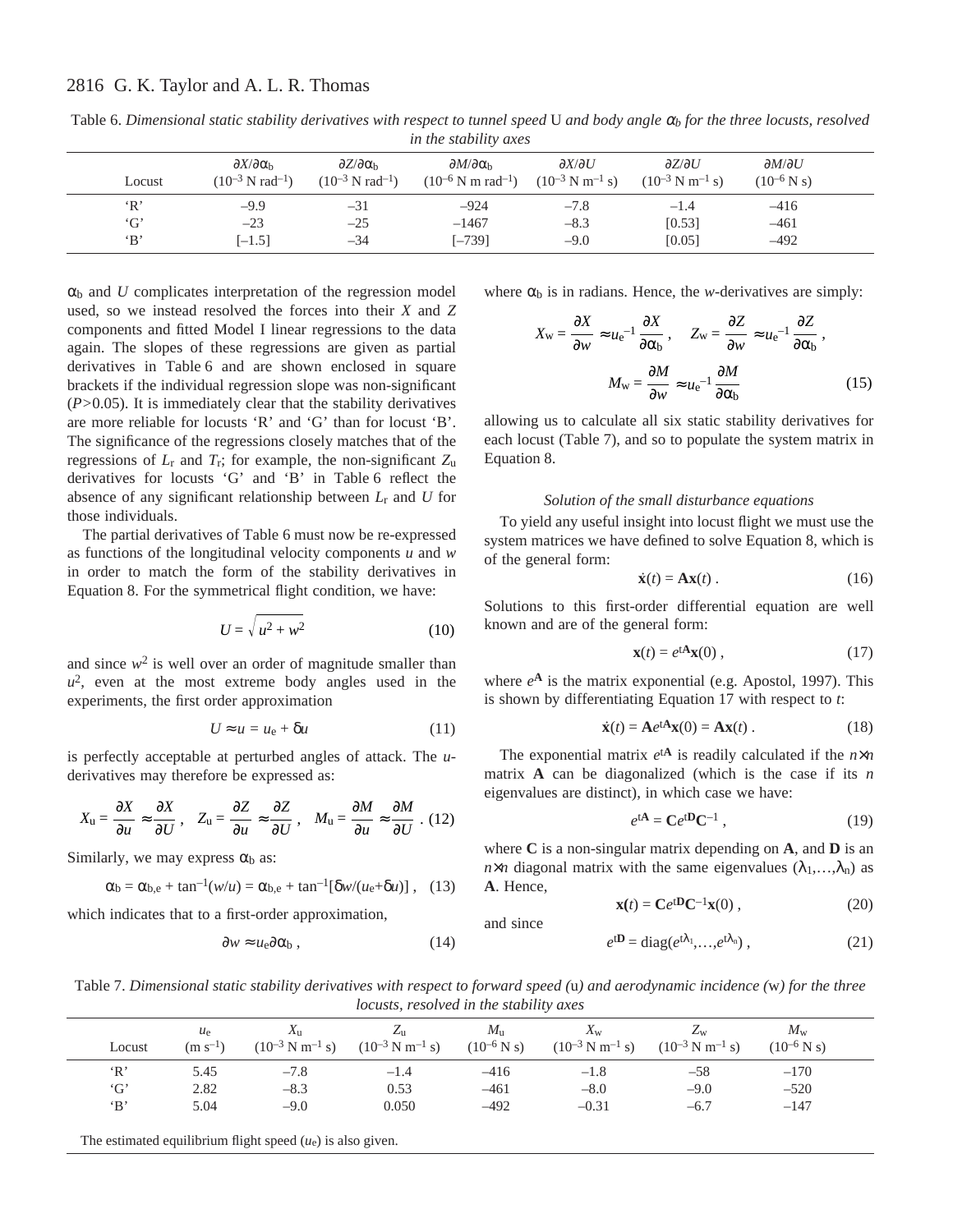Table·8. *Roots, or eigenvalues, of the characteristic equation for each of the three locusts*

|            |                 | Roots of characteristic equation |        |
|------------|-----------------|----------------------------------|--------|
| Locust     | $\lambda_{1.2}$ | λ3                               |        |
| ٠R,        | $-4.9 \pm 62i$  | 5.0                              | $-2.5$ |
| G          | $-7.1 + 100i$   | 5.7                              | $-3.5$ |
| $\cdot$ R' | $-5.3 \pm 55i$  | 6.0                              | $-3.9$ |

Note that each locust has one pair of complex conjugate roots  $(\lambda_{1,2})$  with negative real parts (describing a stable oscillatory mode), one positive real root (λ3, describing an unstable divergence mode), and one negative real root (λ4, describing a stable subsidence mode).

The real parts of the roots define the damping of the modes. Imaginary parts define the angular frequency of an oscillatory

mode.

it follows that the entries of the exponential matrix  $e^{tA}$  are linear combinations of  $e^{t\lambda_1}, \ldots, e^{t\lambda_n}$ , and therefore (Equation 17) the values of the state variables themselves are also linear combinations of these modes. Table 8 gives the eigenvalues of the static system matrices for each of the locusts, calculated in Matlab.

A positive real root will result in the exponential growth of each of the disturbance quantities in Equations 22, so the modes of motion identified by the positive real roots in Table 8 are dynamically unstable. On the other hand, the negative real roots in Table 8 will result in exponential decay of the disturbed quantities, so the modes of motion that they identify are dynamically stable. The behaviour of a pair of complex conjugate roots  $\lambda = n \pm i\omega$  is less straightforward, but since the principle of linear superposition applies, the pair combines to give:

$$
\delta u = a_{1,1}e^{(n+i\omega)t} + a_{1,2}e^{(n-i\omega)t},
$$
  
\n
$$
\delta w = a_{2,1}e^{(n+i\omega)t} + a_{2,2}e^{(n-i\omega)t}, \text{ etc.,}
$$
\n(22)

which can be expanded as:

$$
\delta u = e^{nt}(A_{1,1}\cos\omega t + A_{1,2}\sin\omega t),
$$
  
\n
$$
\delta w = e^{nt}(A_{2,1}\cos\omega t + A_{2,2}\sin\omega t), \text{ etc.,}
$$
 (23)

where the coefficients  $A_{1,1}=(a_{1,1}+a_{1,2})$  and  $A_{1,2}=i(a_{1,1}-a_{1,2}),$ etc. are real numbers. Equation 23 describes an oscillatory motion of angular frequency ω and period *T*=2π/ω, so the complex conjugate roots identify an oscillatory mode of motion. It is clear by inspection of Equation 23 that this motion decays if the real part, *n*, of the root is negative, but grows if  $n$  is positive. The complex roots in Table 8 always have negative real parts, so the mode of motion that they identify is dynamically stable. The behaviours of the four types of general solution to Equation 16 are indicated in Fig. 10A–D. The three modes of motion displayed by the locusts correspond to the types of general solution illustrated in Fig. 10AC. On the principle of linear superposition, and in the absence of any control inputs beyond those identified in the static system matrices, the natural flight behaviour of a locust is describable as the sum of these three modes. Since one of these modes is



Fig. 10. The four general types of solution to the longitudinal equations of motion. (A) Monotonic subsidence (stable), corresponding to a negative real root. (B) Monotonic divergence (unstable), corresponding to a positive real root. (C) Damped oscillation (stable), corresponding to a complex conjugate pair of roots with negative real parts. (D) Divergent oscillation (unstable), corresponding to a complex conjugate pair of roots with positive real parts.

unstable, the model fails to explain the dynamic flight stability of locusts completely. We will now consider each of the modes we have identified in detail.

## *The damped oscillatory mode*

The pair of complex conjugate roots λ=*n*±*i*ω identify a damped oscillatory mode of relatively short period  $(T_{\rm R}=0.10~{\rm s},$  $T$ <sub>G</sub>=0.06 s,  $T$ <sub>B</sub>=0.11 s). The damping of the motion is defined by the damping ratio:

$$
\zeta = -n/(\omega^2 + n^2)^{1/2},\tag{24}
$$

which for the three locusts is:  $\zeta_{\text{R}}=0.079$ ,  $\zeta_{\text{G}}=0.071$ ,  $\zeta_{\text{B}}=0.095$ . Critical damping (i.e. the transition from sinusoidal to exponential motion) occurs at  $\zeta=1$ , so it is clear that the oscillatory mode is rather lightly damped. This conclusion must be treated with some caution at this stage, because the *q*derivatives, which were dropped in Equation 8, are an important source of pitch damping in aircraft (Nelson, 1989; Etkin and Reid, 1996; Cook, 1997). Strictly speaking we can only say that the static stability derivatives imply the existence of a lightly damped oscillatory mode of motion. We can quantify the static damping of the motion further by calculating the time taken for an oscillation to halve in magnitude, where:

$$
t_{\text{half}} = \frac{\ln 2}{|n|} \,. \tag{25}
$$

This yields times to halve that are approximately the same as a single period of oscillation  $(t_{half,R}=0.14 \text{ s}, t_{half,G}=0.10 \text{ s},$  $t_{\text{half,B}} = 0.13$  s).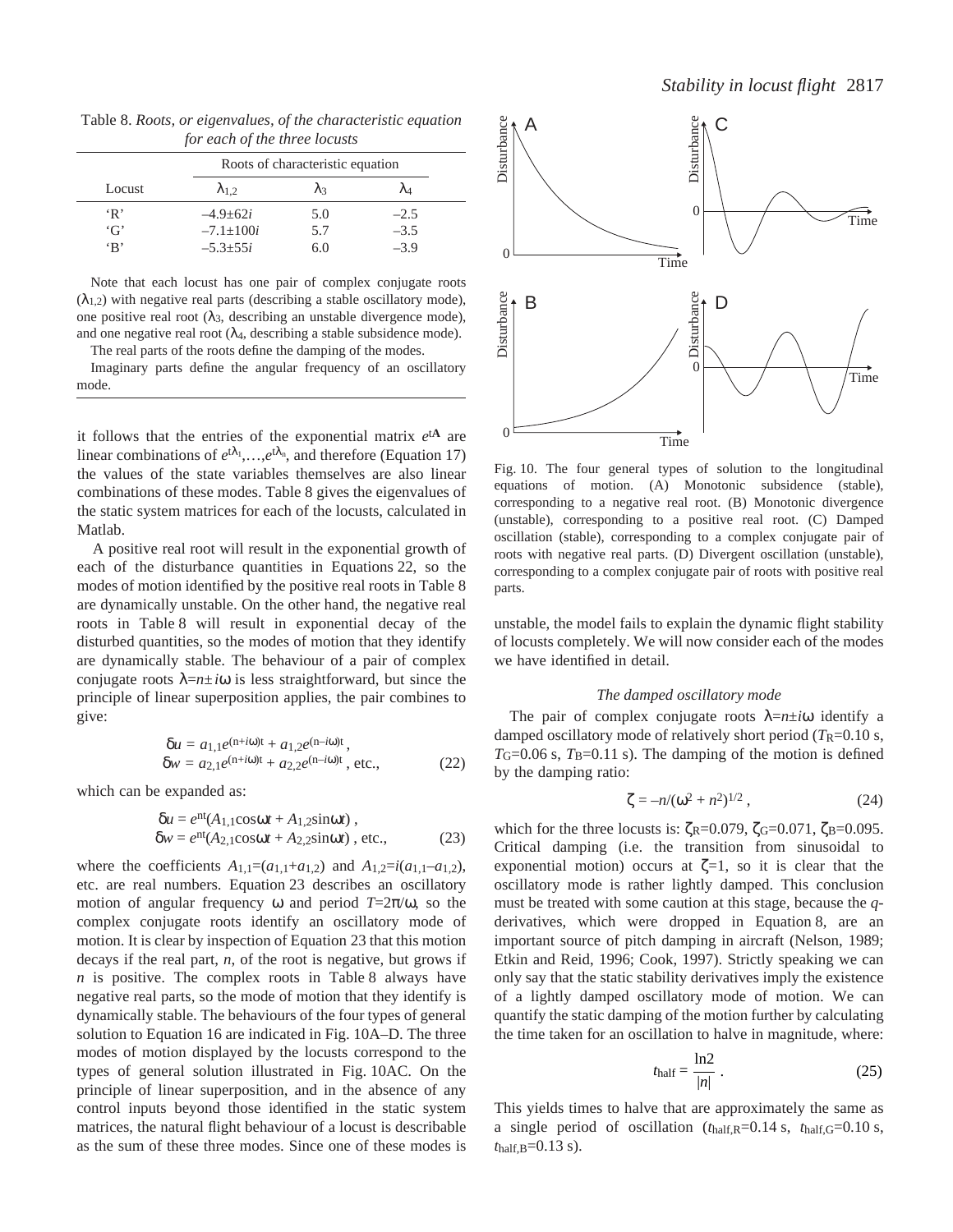|        |             | Eigenvectors   |                          |                                             |                          |                                                      |                          |                                  |                          |  |
|--------|-------------|----------------|--------------------------|---------------------------------------------|--------------------------|------------------------------------------------------|--------------------------|----------------------------------|--------------------------|--|
| Locust | Mode        | $\delta u/u_e$ | Phase angle<br>(degrees) | $\delta w/u_e$<br>$\approx \delta \alpha_b$ | Phase angle<br>(degrees) | $\delta q$<br>$\text{(rad } \mathrm{s}^{-1}\text{)}$ | Phase angle<br>(degrees) | $\delta\theta$<br>$\text{(rad)}$ | Phase angle<br>(degrees) |  |
| R      | Oscillatory | 0.044          | $-90.4$                  | 1.0                                         | $-2.9$                   | 62                                                   | $-94.5$                  |                                  | $\Omega$                 |  |
|        | Divergence  | $-0.26$        |                          | 0.64                                        |                          | 5.0                                                  |                          |                                  |                          |  |
|        | Subsidence  | 2.8            |                          | $-7.0$                                      |                          | $-2.5$                                               |                          |                                  |                          |  |
| G      | Oscillatory | 0.090          | 91.4                     | 1.0                                         | 3.6                      | 101                                                  | 94.1                     |                                  | $\Omega$                 |  |
|        | Divergence  | $-0.52$        |                          | 0.46                                        |                          | 5.7                                                  |                          |                                  |                          |  |
|        | Subsidence  | 1.3            |                          | $-1.1$                                      |                          | $-3.5$                                               |                          |                                  |                          |  |
| B      | Oscillatory | 0.038          | 89.8                     | 1.0                                         | 3.7                      | 56                                                   | 95.4                     |                                  | $\Omega$                 |  |
|        | Divergence  | $-0.19$        |                          | 0.62                                        |                          | 6.0                                                  |                          |                                  |                          |  |
|        | Subsidence  | $-4.9$         |                          | 16.6                                        |                          | $-3.9$                                               |                          |                                  |                          |  |

Table 9. *Eigenvectors of the characteristic equation for each of the three locusts* 

Each row of eigenvectors corresponds to one of the roots, or eigenvalues, in Table 7 and gives the relative magnitudes and phases of the state variables that satisfy the corresponding solution to the characteristic equation.

The values of the eigenvectors are arbitrary to within a complex factor, and the eigenvectors are therefore normalised to give the pitch attitude disturbance  $\delta\theta$  a magnitude of 1 rad and phase angle of zero.

Further information on the oscillatory mode may be gathered directly from the relevant eigenvectors, which are simply values of  $\mathbf{x}(0)$  satisfying Equation 17 for each of the roots in Table 8. The components of the eigenvectors are displayed in Table 9, in polar form: since eigenvectors are unique in direction but not in magnitude we have scaled them to make  $\delta\theta = 1$ . Note that a pitch perturbation of 1 rad (approximately 57°) would be substantial indeed, so the scale is chosen only for convenience. Scaling the eigenvectors in this way aids in comparison of the three locusts, but since the values of the various state variables of a single locust are only significant relative to each other, some further normalisation of the variables is required for ease of comparison. We have already shown that ∂*w*≈*u*e∂αb (Equation 14), so normalising δ*w* by *u*e as we have done in Table·9 converts δ*w* to radian measure (i.e. the same units as δθ). Normalising δ*u* by *u*e similarly brings δ*u* into line with the dimensionless form of δ*w*. We can see immediately from Table·9 that changes in the forward velocity component (δ*u*) are negligible in the oscillatory mode. As a result, oscillatory changes in pitch (δθ) manifest themselves as oscillations in angle of attack  $(\delta \alpha_b)$  of almost identical phase and amplitude to the pitch oscillations themselves. This combination of characters seems to identify this oscillatory mode of locusts with the short period pitching mode of aircraft, which is essentially a rapid pitch oscillation with negligible change in forward velocity (e.g. Nelson, 1989; Etkin and Reid, 1996; Cook, 1997).

### *The subsidence and divergence modes*

The non-oscillatory nature of the subsidence and divergence modes is at first sight puzzling. In most aircraft, the longitudinal equations of motion have two pairs of complex conjugate roots, which means that most aircraft display two oscillatory modes of motion: the short period pitching motion just mentioned, and a second, lightly damped motion of much longer period called the phugoid. The latter is classically described as an interchange between kinetic and potential energy, manifested as a steady rise and fall in altitude (Lanchester, 1908). This is accompanied by slow changes in pitch, which result in the angle of attack remaining substantially constant throughout the motion. Assuming it is correct to identify the oscillatory mode found in locusts with the short period mode of aircraft, then the results of this analysis show the complex phugoid root of aircraft appears to split into two real roots in locusts.

The lack of any clear relationship between lift and flight speed in our results (see also Zarnack and Wortmann, 1989) goes a long way towards explaining this difference. The apparent independence of speed and lift is most clearly manifested in the speed derivative *Z*u, which is statistically non-significant (*P>*0.05) in locusts 'G' and 'B'. This speed derivative plays a critical role in the phugoid motion of aircraft, because potential energy lost as the aircraft loses altitude is converted into kinetic energy with a concomitant increase in speed. This increase in speed increases the lift and causes the aircraft to gain altitude, so it is the speed derivative *Z*u that is responsible for the oscillatory behaviour of the phugoid. Given the lack of any clear relationship between lift and flight speed in locusts, it is not surprising to find that they exhibit no analogous oscillatory mode.

Although the two real roots identify modes that are nonoscillatory, it is nevertheless possible to gain some impression of the timescales on which they operate by specifying the time to halve or double (Equation 25). This gives:  $t_{half, R} = 0.28$  s,  $t_{\text{half.G}} = 0.20$  s,  $t_{\text{half.B}} = 0.18$  s, for the subsidence mode, and  $t_{\text{double},R} = 0.14$  s,  $t_{\text{double},G} = 0.12$  s,  $t_{\text{double},B} = 0.12$  s for the divergence mode. Clearly, the timescales of the non-oscillatory modes are similar to the timescale of the oscillatory mode, and we may expect to find some interaction between the various modes. Further information is again given by the eigenvectors, which indicate that the non-oscillatory modes involve significant interactions between all of the state variables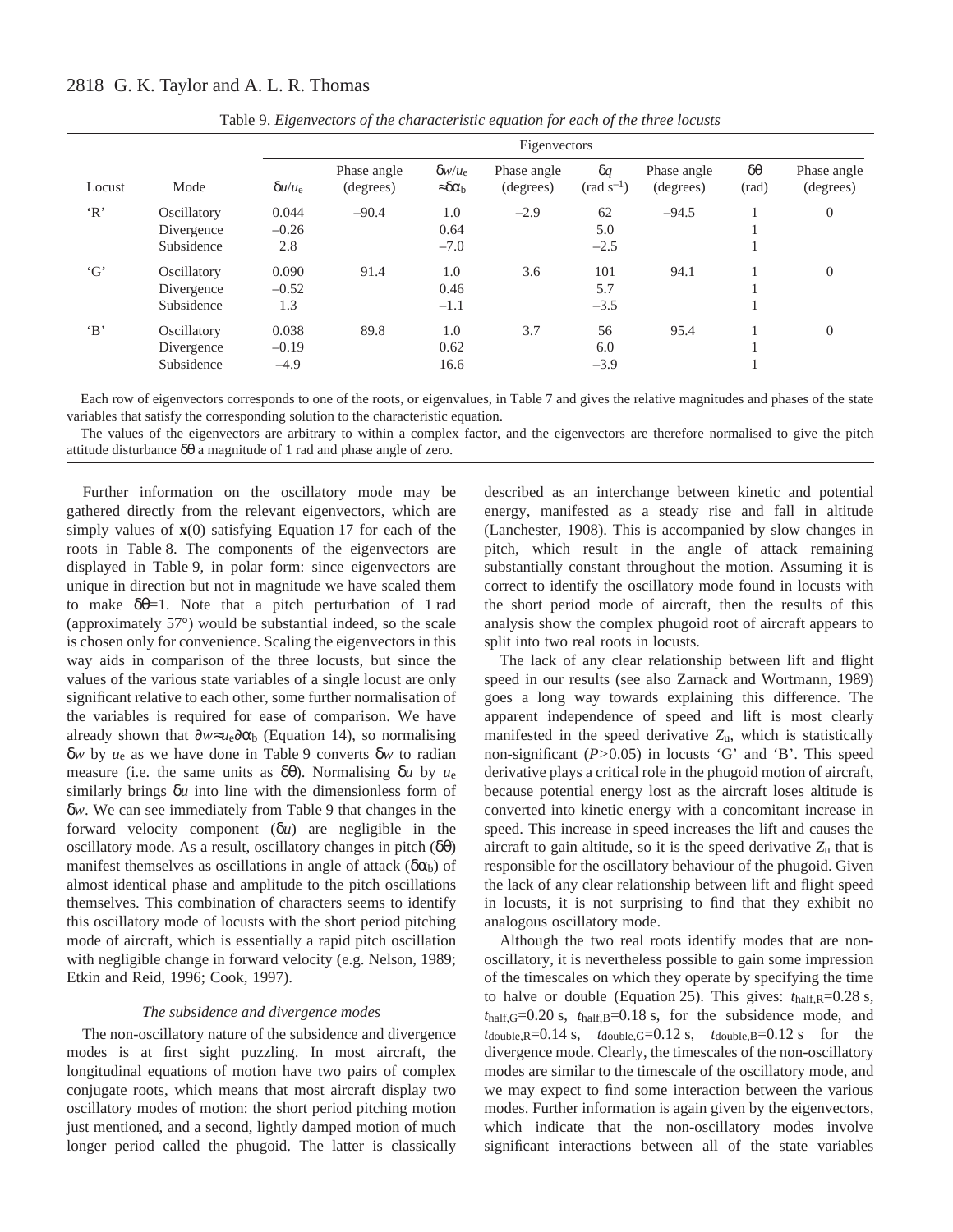(Table 9). In the divergence mode an increase in pitch angle (δθ>0) is accompanied by a decrease in forward velocity (δ*u<*0), which leads to a stall following a nose-up disturbance and a nosedive following a nose-down disturbance. This is not dissimilar to a divergent motion that appears to limit the length of glides in *Locusta migratoria* (Baker and Cooter, 1979). These are begun at a positive pitch angle (typically 15–20°), but end at a negative pitch (as low as  $-30^{\circ}$ ). Stable flight is only recovered when flapping is reinitiated. This rotation takes place over about 0.25 s, which identifies a divergent mode operating on a similarly short timescale to the mode we have identified.

In both the subsidence and divergence modes, changes in pitch rate (δ*q*) are small relative to changes in pitch attitude (δθ), whereas changes in forward velocity (δ*u*) are comparatively large. This implies significant coupling of speed and pitch, as already shown by the strong negative relationship found between pitching moment and tunnel speed. This kind of coupling does not occur in fixed wing aircraft (in which the speed derivative  $M<sub>u</sub>$  is close to zero at subsonic speeds), but does occur in helicopters as a result of the positive pitching moments induced as the rotor 'flaps' back with increasing speed (e.g. Padfield, 1996). This leads to mildly unstable longitudinal dynamics in helicopters, and it therefore seems likely that the speed derivative  $M<sub>u</sub>$  may be contributing to the instability observed in the divergence mode we have identified. This is confirmed by the root locus plots of Fig. 11A–C, which illustrate the effect of systematically reducing the value of *M*u to zero for each of the locusts. In each case, the positive real root becomes less positive (i.e. less unstable) as  $M_u \rightarrow 0$ , and in the case of locust 'R' the root is negative (i.e. stable) by the time  $M_u=0$ . In fact, for  $M_u\approx 0$ , locust 'R' is completely stable.

One surprising outcome of the eigenvector analysis is that the signs of δ*u* and δ*w* are switched in the subsidence mode of locust 'B' compared to the other two locusts (Table 9). We have already remarked, on the basis of the regression statistics, that the system matrix for locust 'B' is the least reliable. Comparison of the system matrices indicates that the incidence derivative  $X_w$  is considerably smaller in locust 'B' than in either of the other two locusts, and is actually non-significant in locust 'B' (*P>*0.05). Substituting the corresponding value from either of the other two locusts renders the subsidence mode eigenvector qualitatively identical to those of the other locusts. We are therefore reasonably confident that locusts 'R' and 'G' correctly identify the nature of the subsidence mode.

### *Error analysis*

How reliable are these results? There are two components to answering this question. The first concerns the sensitivity of the results to measurement error; the second (see Discussion) concerns the effect of the various assumptions made in the course of arriving at the static system matrices. To investigate the effects of measurement error, we used the 95% confidence intervals for the partial derivatives in Table 6 to parameterize each of the six static stability derivatives as a normally distributed variable. We then ran a Monte Carlo simulation in



Fig. 11. Root locus plots showing the effect of reducing the speed derivative  $M<sub>u</sub>$  to zero for each of the three locusts upon the roots of the longitudinal equations of motion. The plots are in Argand diagram form, i.e. the real part of the root (*n*) is plotted along the *x*axis and the imaginary part of the root (ω) is plotted along the *y*-axis. Roots to the left of the vertical black line are stable. The filled circles denote the position of the roots of the system matrices defined in Equations 16; the centres of the triangles denote the position of the roots of the system matrices when  $M_u=0$ . (A) Locust 'R'. (B) Locust 'G'. (C) Locust 'B'. Note that reducing the value of *M*u causes the divergence mode to move towards stability.

Matlab in which the stability derivatives were varied randomly together. For the purposes of this analysis, it was assumed that the equilibrium flight speed  $u_{e}$ , equilibrium body angle  $\alpha_{b,e}$ , reference body mass *m* and pitching moment of inertia *I*yy are all measured without error. This assumption is not meant literally, but is reasonable to make because errors in  $\alpha_{b,e}$ , *m* and *I*yy will only modify the same six matrix elements that we are already varying, and variation in *u*e between individuals provides a wide bracket upon the effects of errors in *u*e.

We ran the Monte Carlo simulation 5000 times for each locust, recalculating the eigenvalues after each iteration. The results are plotted in Argand diagram format in Fig. 12A–C, which show sufficient overlap for us to be confident that all three locusts share the same underlying flight dynamics. The plots show that the complex conjugate roots (represented by the clouds of points for which  $\omega \neq 0$ ) are stable (i.e.  $(n<0)$ ) in 100% of cases for locusts 'R' and 'G', and are stable in 99.9% of cases for locust 'B'. The conclusion that the static stability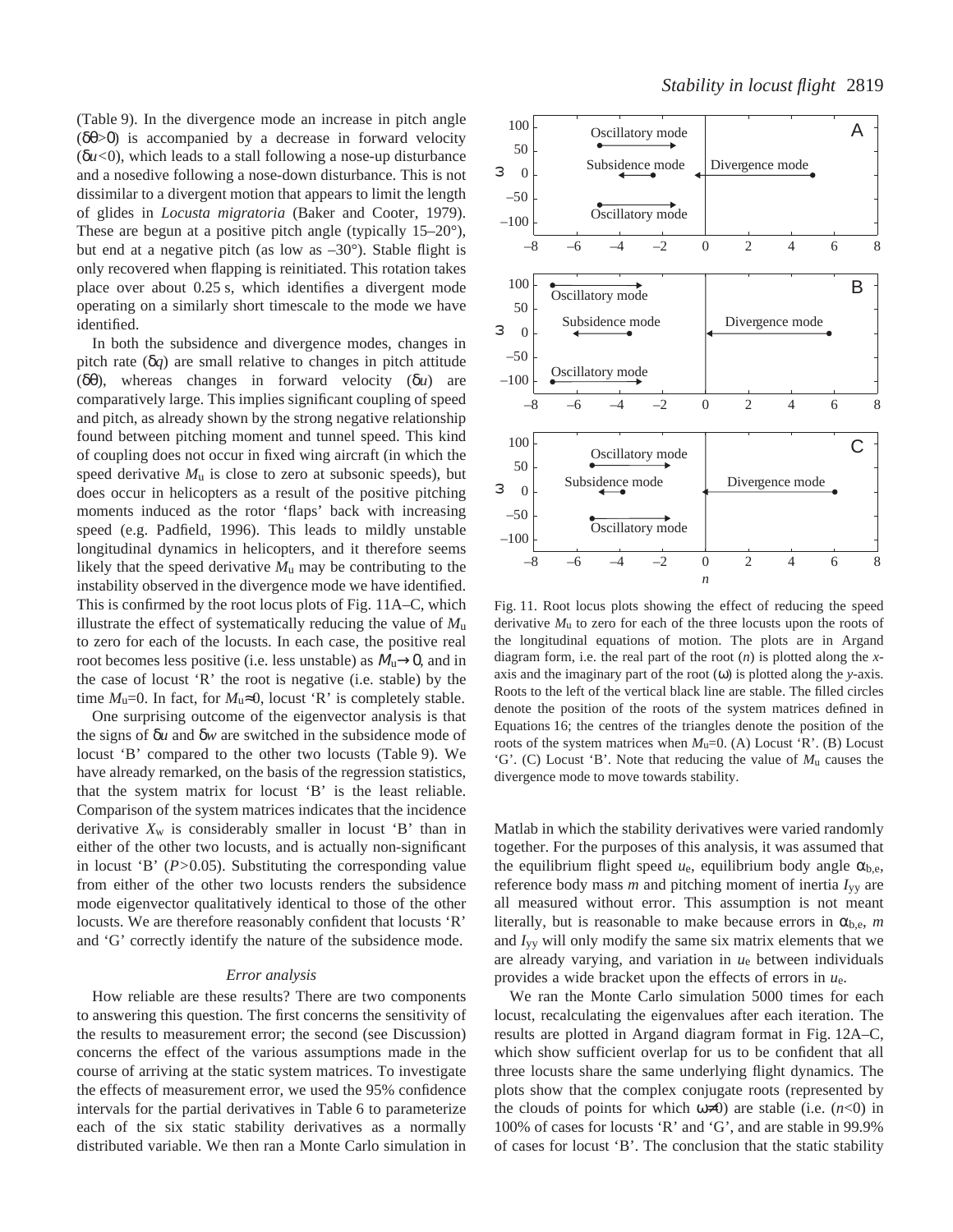

derivatives imply the existence of a single, damped oscillatory mode of motion is therefore robust within the bounds of experimental error. The results also show that there are two real roots – 1 positive and 1 negative – in 100% of cases. The conclusion that the static stability derivatives of locusts are insufficient to confer complete dynamic stability is therefore also robust within the bounds of experimental error.

# **Discussion**

# *Failure of the model to explain dynamic stability in locusts*

Although none of the locusts appears to have flown in a state corresponding to complete free-flight equilibrium, all three locusts produced near-equilibrium levels of lift under certain flight conditions. Flight performance was very consistent over the 13 s of each measurement, and the pairing of the angle series analysis did an excellent job of removing spontaneous variations in flight performance from one measurement to the next. At least two of the locusts experienced pitch equilibrium at some point during the experiments, and 1 also experienced equilibrium levels Fig. 12. Results of a Monte Carlo simulation in which the six static stability derivatives were allowed to vary as normally distributed variables, according to the parameters set by the regression analyses. The analysis was repeated 5000 times for each locust, recalculating the eigenvalues after each iteration. Each Argand diagram plot contains 20·000 points: 5000 for each of the four roots. (A) Locust 'R'. (B) Locust 'G'. (C) Locust 'B'. The plots show that the complex conjugate roots (represented by the clouds of points for which  $\omega \neq 0$ ) are stable (i.e. *n*<0) in 100% of cases for locusts 'R' and 'G', and are stable in 99.9% of cases for locust 'B'. There are two real roots, one positive and one negative, in 100% of cases.

of thrust–drag production. This is arguably an advance upon previous work with tethered locusts, since no previous study has attempted to determine whether or not the locusts were at pitch equilibrium. Moreover, in some previous studies, the locusts failed to lift their own body weight (Gewecke, 1975). The mean relative thrust–drag produced by locusts 'R' and 'B' during the angle series (mean *T*r=0.95) corresponds to a free flight forward acceleration of approximately 9.4 m  $s^{-2}$ . This is far from equilibrium, but well within the range of free flight forward accelerations measured in several species of large dragonfly: up to 27.8·m·s–2 for *Macromia taeniolata* (May, 1991); up to  $15.1 \text{ m s}^{-2}$  for *Anax junius* (May, 1991); up to  $13 \text{ m s}^{-2}$  for *Aeschna cyanea* (Rüppell, 1989). Such accelerations

are not unexpected in tethered flight at tunnel speeds slower than the preferred flight speed. The generally much lower levels of relative thrust production in locust 'G' (compare especially Fig. 7G–I) probably reflect its smaller size (Table 1), and may indicate that it was flying nearer to its preferred flight speed.

Assuming the locusts were flying acceptably close to equilibrium, the measured static stability derivatives are sufficient to confer static stability with respect to speed and pitch, but insufficient to confer complete dynamic stability. Since all of the locusts were capable of stable free flight, the analysis we have presented so far must therefore be deficient in some way. There are five major ways in which the analysis could be deficient, and these may be ranked in hierarchical fashion according to the point at which the analysis fails. It makes best sense to work backwards – that is to consider deficiencies entering at a later stage of the analysis first.

# *1. The static stability derivatives that we have measured may be somehow unrepresentative of natural free flight*

The experimental conditions used are not a literal open-loop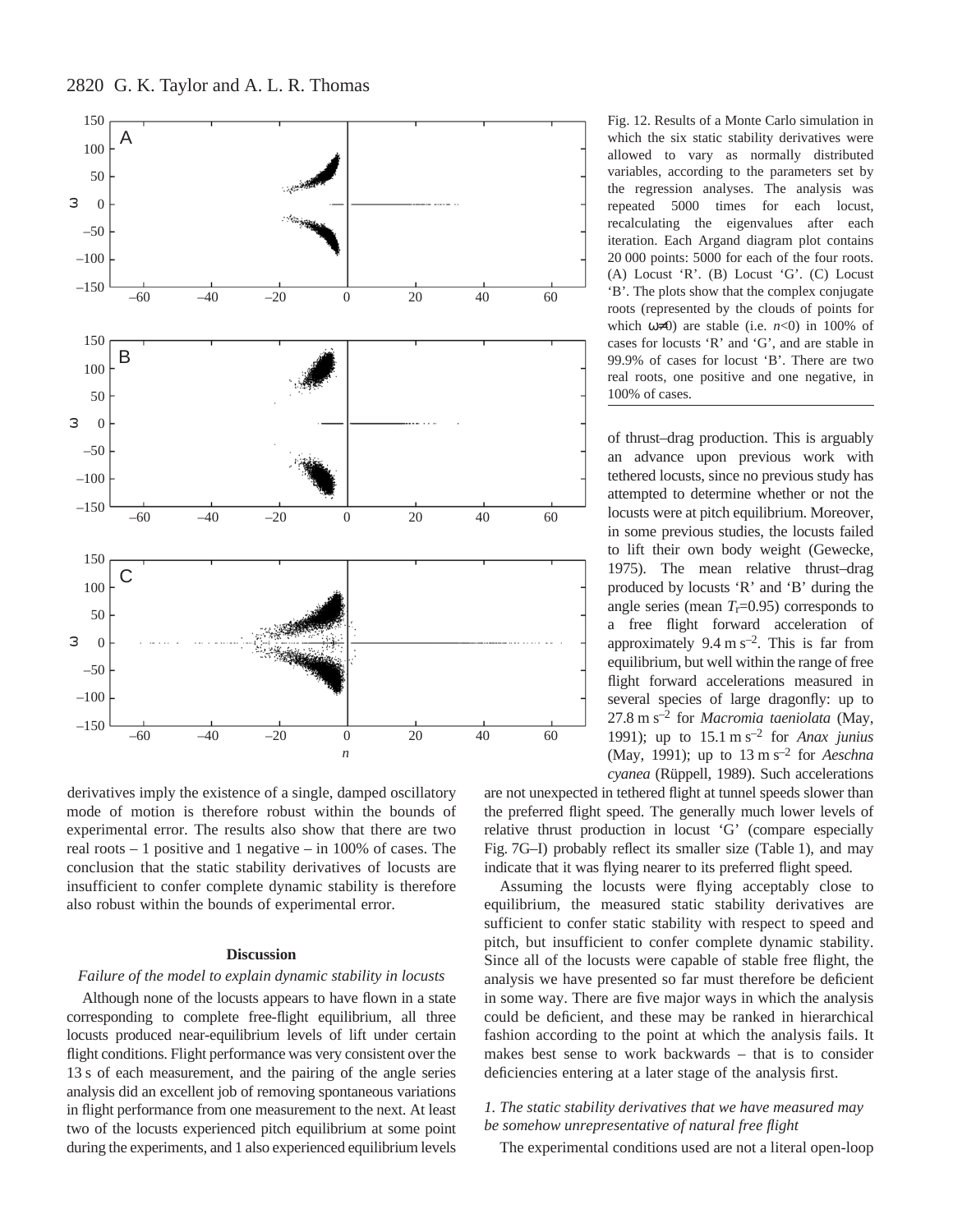version of the conditions experienced by a free-flying locust. Most significantly, the locusts lacked any optic flow to simulate steady progression through the environment visually. We do not consider this to be a likely source of the observed instability, because locusts commonly fly at altitude or in twilight, when there is little or no optic flow. However, it is possible that the locusts would have perceived some of the nearby objects as fixed, which is quite different to there being no optic flow and might produce unusual flight behaviour. It is also possible that the locusts were attempting take-off from the force balance, and were therefore intentionally inducing a divergence mode, but this also seems unlikely given that the complete flight posture they were using is not adopted during take-off.

# *2. It is erroneous to conflate* w *and* θ *in determining the stability derivatives if the locusts possess a static sense of pitch attitude*

In an aircraft, passive stability arises through changes in the flow around the wings and body. This means that wind tunnel measurements of the passive aerodynamic stability derivatives of a model aircraft can be made just as well with the model upside down as with the model the right way up, provided the aerodynamic incidence is the same (e.g. Barlow et al., 1999). It follows that the forces and moments generated by an automatic control system could also be characterised with the model inverted if the control settings were linked only to aerodynamic instruments. This equivalence would of course cease to apply if the controls were linked to instruments sensing pitch attitude with respect to the ground. Framed in this way, the difference between pitch attitude and aerodynamic incidence control seems rather obvious. What may be less obvious is the corollary that nervous control mechanisms linked to changes in pitch attitude (measured relative to an inertial frame) are not dynamically equivalent to nervous control mechanisms linked to aerodynamic incidence or body angle (measured relative to the direction of flight).

Consider the phugoid motion of an aircraft. In this mode, large changes in pitch attitude are accompanied by relatively insignificant changes in aerodynamic incidence. Since the static pitch stability built into most aircraft derives from the derivative  $M_{\alpha}$ , which in turn derives from the incidence derivative  $M_w$  (Equation 15), static pitch stability has rather little effect upon the damping of the phugoid. By contrast, the short period mode does involve significant changes in incidence, and is therefore heavily damped in any aircraft in which  $M_{\alpha}$  is large and negative. An automatic control system linked to aerodynamic incidence is therefore only effective at providing damping of the short period mode of motion. On the other hand, since the phugoid and short period modes both involve large changes in pitch attitude, both modes of motion are effectively damped by a control mechanism linked to pitch attitude. In fact, just such mechanism is usually present in aircraft autopilots, in which it is linked to the vertical gyro (e.g. Etkin and Reid, 1996).

In the analysis we have presented so far, we have not



Fig. 13. Root locus plots showing the effect of partitioning the static stability derivative  $M_{\alpha}$  into components due to pitch attitude ( $M_{\theta}$ ) and aerodynamic incidence  $(M_w)$ . Symbols and axes are as in Fig. 11. All additive combinations of  $M_{\theta}$  and  $M_{\text{w}}$  that are compatible with the measured values of  $M_{\alpha}$  are shown. Note that the positive real root part of the unstable divergence mode becomes strikingly less positive (i.e. less unstable) as the ratio of  $M_w$  to  $M_\theta$  tends toward zero. (A) Locust 'R'. (B) Locust 'G'. (C) Locust 'B'. In the case of locust 'G' the two real roots eventually converge and split into a complex conjugate pair, corresponding to the phugoid mode of aircraft.

distinguished between changes in the forces and moments due to aerodynamic incidence and changes in the forces and moments due to pitch attitude. Pitch attitude is measured with respect to inertial space, which for the purposes of this analysis is fixed with respect to both gravity and the horizon. It follows that visual or gravimetric input could provide the necessary reference for pitch attitude control in flying animals. Separating pitch attitude control from aerodynamic incidence control experimentally would therefore require a more complex arrangement in which the airstream could be rotated relative to an Earth-fixed visual frame of reference. A much simpler alternative is to simulate the effect of introducing pitch attitude control mathematically by introducing a new derivative  $M_{\theta}$  into the system matrix.

If locusts do use pitch attitude control, the derivative that we have thus far characterised as  $M_{\alpha}$  will include elements due to both  $M_{\theta}$  and  $M_{\text{w}}$ . Assuming these combine additively (which follows from the linearization of this analysis), we may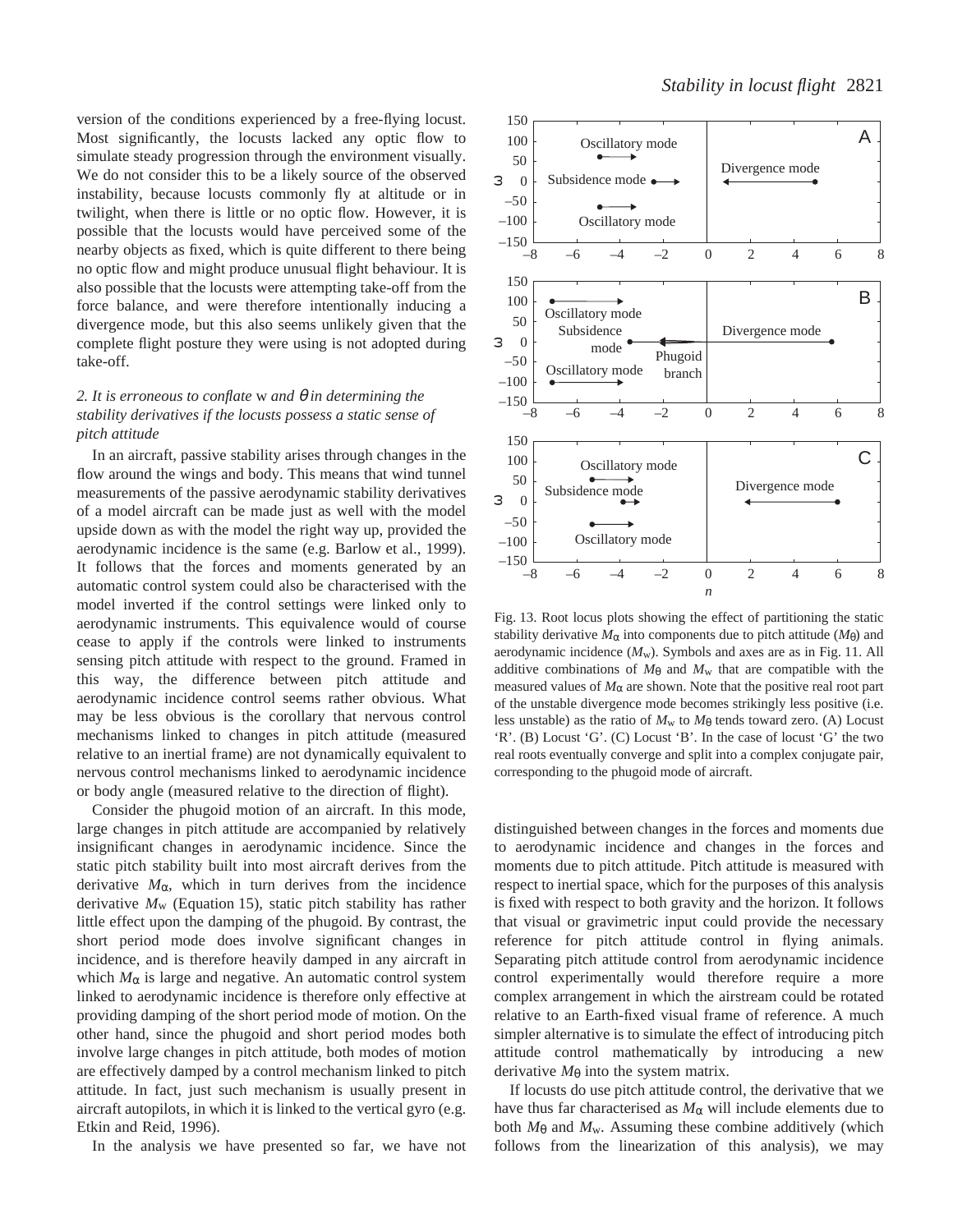therefore partition  $M_{\alpha}$  into components due to aerodynamic incidence and pitch angle. The root locus plots of Fig. 13 show all of the possible additive combinations of  $M_{\theta}$  and  $M_{w}$  that are compatible with the values of  $M_{\alpha}$  measured for each of the three locusts. The damping of the short period mode decreases a little as the ratio of  $M_w$  to  $M_\theta$  tends towards zero, but the mode remains stable. By contrast, the positive real root part of the unstable divergence mode becomes strikingly less positive (i.e. less unstable) as the ratio of  $M_w$  to  $M_\theta$  tends toward zero. In the case of locust 'G' there comes a point at which the real parts of all the roots are negative (i.e. completely stable). Beyond this point the two real roots converge and split into a complex conjugate pair of long period  $(1.72 \text{ s})$  that resembles the phugoid mode of aircraft. The two real roots of locusts 'R' and 'B' also converge if the pitch attitude damping is made sufficiently large, although this is not compatible with the measured values of  $M_{\alpha}$ . This analysis therefore indicates that pitch attitude control could be critical in stabilising locust flight.

Pitch attitude control has received little attention in the locust flight literature, but there is some evidence to suggest that locusts are sensitive to pitch attitude. For example, locusts are known to pitch their heads in response to pitching of an artificial horizon (Taylor, 1981a), and whilst nothing direct is known about the accompanying changes in aerodynamic force production, head movements are known to be closely associated with turning about the roll and yaw axes (e.g. Goodman, 1965; Camhi, 1970; Cooter, 1979; Taylor, 1981a,b; Robert and Rowell, 1992a,b). It was not possible to make sufficiently accurate measurements from the video recordings to determine whether the locusts displayed similar head movements in this study. Diffuse overhead illumination such as we used in this study ought, however, to be sufficient to elicit a pitch attitude response (Taylor, 1981b; *contra* Zarnack and Möhl, 1977), because the pitching movements of the head are mediated by an ocellar response (Taylor, 1981a). This is presumably based upon changes in the relative stimulation of the median ocellus and lateral ocelli (Rowell, 1988), but it is likely that the compound eyes might also play some role in detecting pitch disturbances. It is therefore possible that brighter lighting conditions than we used would have elicited a stronger response to changes in pitch.

# *3. The dropped rate derivatives may be important*

Since we were only able to measure static stability

Table 10. *Characteristic roots, or eigenvalues, of the complete and static system matrices for the NA-154 Navion light aircraft* 

|               | Eigenvalues    |               |
|---------------|----------------|---------------|
| System matrix | Phugoid        | Short period  |
| Complete      | $-0.017+0.21i$ | $-2.4 + 2.5i$ |
| <b>Static</b> | $-0.014+0.26i$ | $-1.0+2.7i$   |

derivatives, rate derivatives were dropped at an early stage of the analysis. Dropping the rate derivatives does not in general lead to a loss of stability in aircraft. This is clearly shown by Table 10, which compares the characteristic roots of the complete and static system matrices for a Navion NA-154 light aircraft (calculated from data in Nelson, 1989). The real parts of the roots are negative in both cases, indicating that on a simple yes/no assessment, the stability of the system is unchanged. In general, the static system matrix gives a surprisingly good first approximation to the behaviour of the system: only the damping of the short period mode is significantly affected by dropping the rate derivatives.

Physically, the reason why only the damping of the short period mode is strongly affected by the rate derivatives is that significant linear and angular accelerations are only experienced during rapid motions. Even a high degree of rate damping will have little effect upon a slow motion like the phugoid, so pitch rate damping should not greatly affect



Fig. 14. Root locus plots showing the effect of introducing pitch rate damping by increasing the value of the pitch rate derivative  $M<sub>q</sub>$  from zero. Symbols and axes are as in Fig. 11. (A) Locust 'R'. (B) Locust 'G'. (C) Locust 'B'. Increasing *M*q has practically no effect upon the non-oscillatory modes, but causes the short period oscillatory mode to become more heavily damped. Eventually, critical damping is reached and the complex conjugate roots split into two negative real roots. The short period mode becomes non-oscillatory when the ratio  $M_q$ : $M_\alpha$  is 0.035 in locust 'R', 0.021 in locust 'G', and 0.040 in locust 'B'.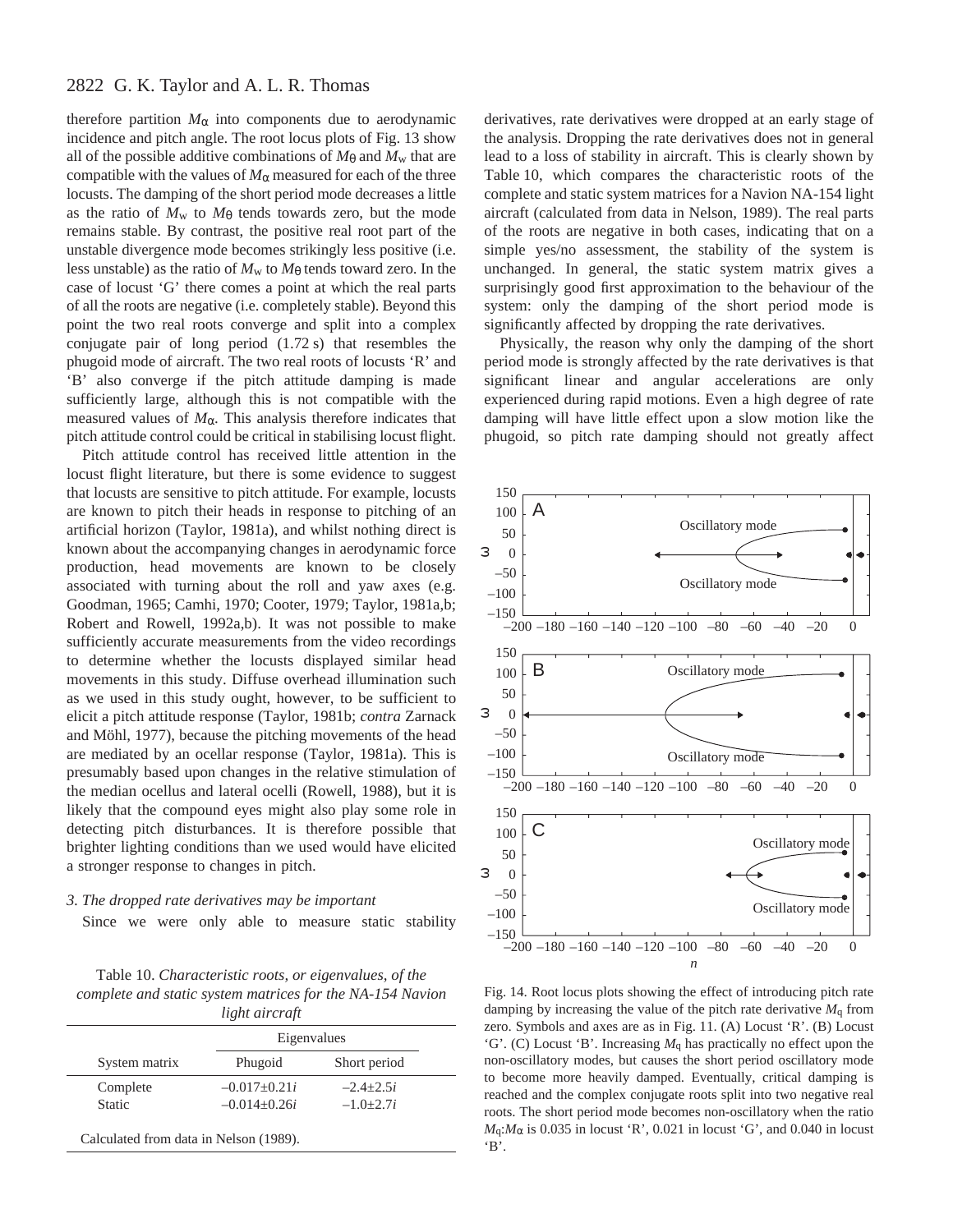damping of the unstable divergence mode in locusts. This prediction is borne out by the root locus plots of Fig. 14, which illustrate the effects of introducing pitch rate damping into the system matrix by increasing the value of the most important rate derivative,  $M<sub>q</sub>$ , from zero. Increasing  $M<sub>q</sub>$  has practically no effect upon the non-oscillatory modes, so we are reasonably confident that dropping the rate derivatives has not generated the instability that we have identified. By contrast, the short period oscillatory mode becomes much more heavily damped as  $M_q$  is increased. Eventually, critical damping is reached and the complex conjugate roots split into two negative real roots. This suggests that pitch rate damping could be important in damping out the short period mode in locusts, as even a moderate degree of pitch rate damping is sufficient to suppress the oscillations completely.

In quantitative terms, the short period mode becomes nonoscillatory when pitch rate damping is introduced such that the ratio  $M_q$ : $M_\alpha$  is 0.035 in locust 'R', 0.021 in locust 'G', and 0.040 in locust 'B'. For a Boeing 747 cruising at 12 200 m, this ratio is approximately 0.242 (Etkin and Reid, 1996). Physically, the effects of a given degree of pitch rate damping (as measured by the ratio  $M_q: M_\alpha$ ) are more pronounced at smaller size because of the larger angular accelerations associated with the intrinsically shorter timescales of the characteristic modes of motion. Some degree of pitch rate damping of the short period mode may therefore be essential in stabilising locust flight, and possibly insect flight in general. This is because the natural frequency of the short period mode is only half that of the wingbeat, which makes it likely that the flapping cycle would couple with the short period mode if the latter were not adequately damped.

Electrophysiological evidence suggests that locusts are sensitive to pitch rate (Möhl and Zarnack, 1977), although it is not clear which sensory system provides the input for this response. Pitch rate sense has only been discussed in any detail for flies (Diptera). In flies, angular velocity is detected about all three orthogonal axes by the highly non-orthogonal halteres (Nalbach, 1993, 1994; Nalbach and Hengstenberg, 1994). The stimulus for this response is the Coriolis force experienced by the beating halteres during turning (Nalbach, 1993). Interestingly, the non-orthogonality of the halteres results in enhanced sensitivity for pitch compared to roll (Nalbach, 1994), and it is possible that this relates to the importance of pitch rate damping in providing adequate damping of the short period mode in the face of excitation by the flapping cycle.

Coupling of the short period mode with the flapping cycle could lead to catastrophic flight handling problems for the locust, which begs the question of why it should want to have a mode of motion so close to the flapping cycle in frequency. Much the same problem arises in aircraft, where the frequency of the short period mode is usually similar to the human pilot's own response time (Cook, 1997). Adequate damping of the mode is therefore essential in avoiding pilotinduced oscillations. Nevertheless, for the aircraft to display good handling qualities, it is essential for the short period mode to have a frequency close to the pilot's response time.



Control input frequency (log scale)

Fig. 15. Classical form of the frequency–response curve of an aircraft, illustrating the effect of making a sinusoidal control input to the elevator. The graph plots how the ratio of the output (in this case, pitch attitude θ) to input (in this case, elevator angle) varies with the frequency of the control input. The gain is plotted in decibels and the control input frequency is plotted on a logarithmic scale. The graph indicates that the gain peaks (due to resonance effects) when the control input frequency coincides with the natural frequencies of the natural modes of motion. The gain drops off sharply at control input frequencies higher than the natural frequency of the short period mode, which therefore limits the bandwidth of the aircraft's frequency response. In insects, control inputs made at the level of a single wingbeat will not be effective if the wingbeat frequency is much greater than the natural frequency of the short period mode.

At low forcing frequencies, all of the state variables show a clear sinusoidal response to a sinusoidal control input. Although control inputs are rarely purely sinusoidal in aircraft, an arbitrary waveform can be represented as a summation of sinusoids of varying amplitude and phase. The same principle applies in flapping flight, because control inputs will generally be harmonics of the wingbeat frequency. As the forcing frequency is increased, inertia will prevent an aircraft from responding quickly enough to follow the input, so the response of the state variables will lag behind the control input. At the same time, the amplitude of the sinusoidal response will diminish, eventually becoming imperceptible at a frequency corresponding to the bandwidth of the aircraft's frequency response. Effectively, the aircraft acts like a low-pass filter to the control inputs applied to it. The same will be true of flying animals, and this is clearly of relevance to understanding the evolution of their neuromuscular control systems. Exact Control input frequency Short period and the frequency and the frequency Control input frequency (log-scale) and the frequency control input frequency (log-scale) and increase curve of an expected in the celusion of

A generalised plot of an aircraft's frequency response looks something like the pitch attitude gain response illustrated in Fig. 15, with clear peaks in the response of the aircraft to pilot inputs made at the frequencies of the natural modes of motion. At forcing frequencies close to the phugoid frequency, the aircraft behaves as an amplifier and relatively small control inputs lead to large amplitude responses in the state variables. The gain is usually smaller at the frequency of the short period mode because the short period mode is more heavily damped than the phugoid. It follows that the pitch attitude bandwidth frequency is usually only a little higher than the frequency of the short period mode. This means that whilst it would be undesirable for an oscillatory mode of motion to coincide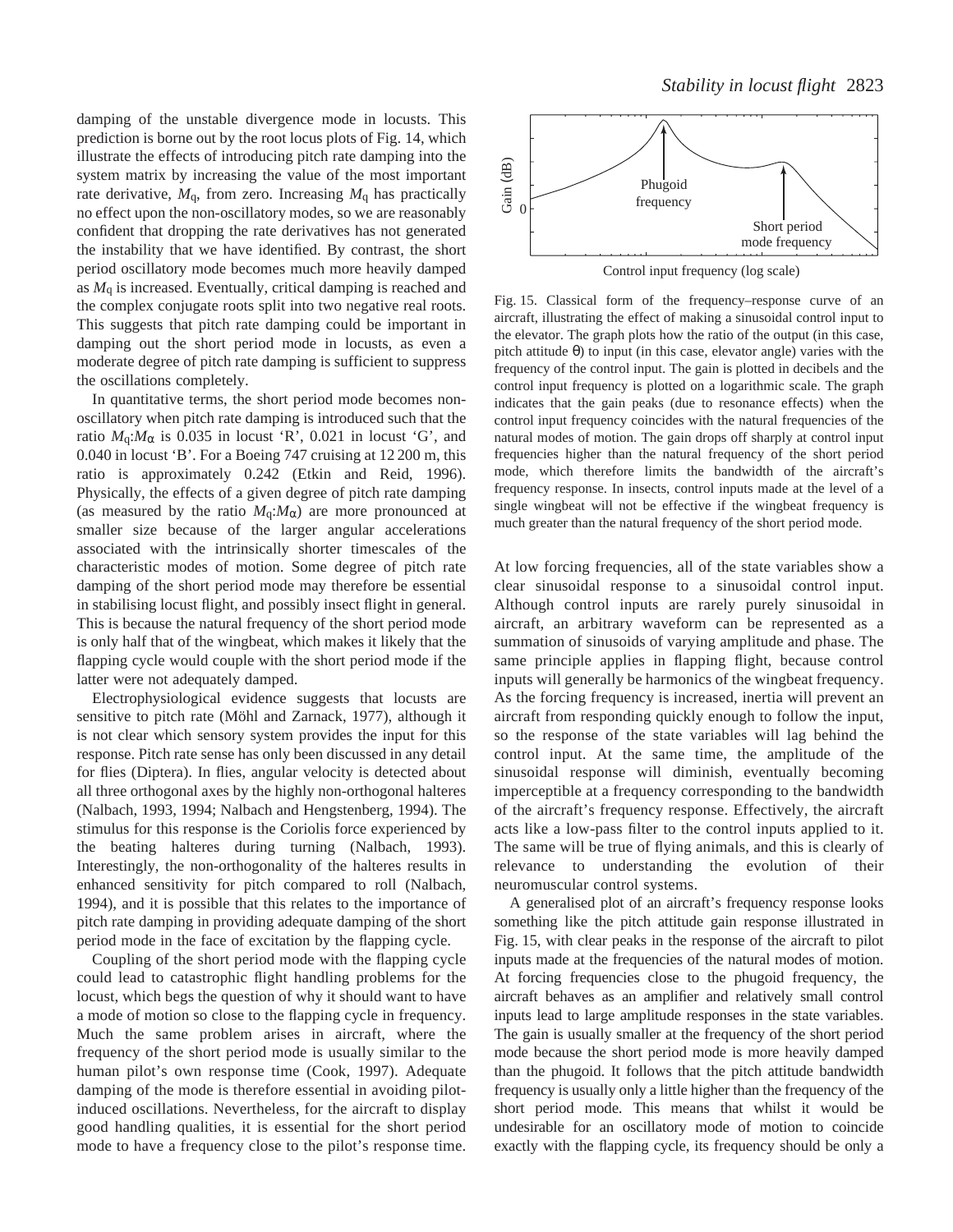little less than the wingbeat frequency (and certainly of the same order of magnitude) if control inputs made at the level of a single wingbeat are to be effective in controlling the animal's flight.

## *4. A linear model may be inadequate to describe this system*

"*It is almost invariably true to say that behind a linear system is a non-linear one to which it is intended to be an approximation*" (Power and Simpson, 1978). With this principle in mind we note that the issue we must address here is not whether locust flight is a linear phenomenon, which it certainly is not, but whether the linearized approximations are sufficient to capture the essentials of the system's behaviour. It is reassuring that the aerodynamic forces and moments are well modelled as linear functions of speed and angle of attack perturbations when one or other of these variables is held constant and the other is varied. In a rigid aerodynamic system this would be sufficient to imply that changes in speed and incidence should also combine additively in their effects. This will not necessarily hold true in a controlled system, however, because there is no guarantee that a locust will respond in the same way to a given pitch disturbance at different speeds.

Such interactions would clearly violate the assumption of linearity and would greatly complicate the required analysis if the non-linear effects were significant. Interaction effects could be either stabilising or destabilising in their effects, so it is possible that their neglect could explain the instability of the linear model. For example, since an increase in  $\theta$  is accompanied by an increase in *u* and a decrease in *w* in the stable subsidence mode, but by opposite changes in *u* and *w* in the unstable divergence mode, it might be possible to stabilise the latter by building into the system appropriate interactions of the control responses to *u*, *w* and θ. Other forms of non-linearity such as aeroelastic hysteresis or control hysteresis are likely to promote instability, so neglecting them here is unlikely to have been the cause of instability in the system.

It is also important to note that the small disturbance equations of motion are only linear time-invariant with respect to disturbances from the equilibrium condition about which the equations are linearized. Since flight equilibrium was never attained experimentally, and since it was not possible to calculate a unique condition in which all three conditions for flight equilibrium were exactly satisfied simultaneously, the equations of motion are not strictly linear time-invariant. In this case the entries in the system matrix are (real) functions of time and it is no longer a sufficient condition for asymptotic stability that the eigenvalues of the system matrix have negative real parts for all time *t*≥0 (e.g. Hahn, 1967). Nevertheless, we were able to calculate a mean pseudoequilibrium for each locust that was close to being an exact equilibrium (Table 5), and on the assumption that the empirical regression slopes would have been the same had perturbations been made from this mean pseudo-equilibrium instead of the reference flight condition, it is reasonable to treat the equations of motion as linear time-invariant.

## *5. The rigid body approximation may be inappropriate*

We have discussed the constraints upon treating periodic variables as time-averaged constants in detail elsewhere (Taylor and Thomas, 2002). In general, this rigid body approximation only works well if the lowest frequency of the periodic variables is at least an order of magnitude higher than the highest frequency of the natural modes of motion. We previously reasoned (Taylor and Thomas, 2002) that this could be expected to be true in animal flight, partly on the basis of approximations to the natural modes of motion and partly on the basis of the observation that resonance effects between the natural modes of motion and the flapping cycle are rarely observed. By contrast, the analysis here identifies a short period mode of motion whose frequency is only half that of the wingbeat frequency, and we have already said that the flapping cycle is therefore liable to excite the short period mode. How can we explain this discrepancy?

The reduced-order approximation that we used to approximate the period of the short period mode previously (Taylor and Thomas, 2002) was:

$$
T \approx \frac{2\pi}{\sqrt{-M\omega/\text{Jyy}}} \,. \tag{26}
$$

This identifies a constrained pitching motion of period  $T_{\text{R}}=0.10$  s,  $T_{\text{G}}=0.06$  s,  $T_{\text{B}}=0.11$  s for the three locusts. These periods are identical to the periods obtained through the eigenvalue analysis at the level of precision shown, although the two compare so favourably principally because we used a static system matrix in the analysis. Nevertheless, this is another good confirmation that the oscillatory mode we have identified corresponds to the short period pitching mode of aircraft. The discrepancy with our previous analysis (Taylor and Thomas, 2002) arises because there we did not discuss allometry in the scaling of  $M_{\alpha}$  and  $I_{yy}$ .

Specifically, because  $M_{\alpha}$  scales as the product of a force and a length, it scales with the fourth power of the linear dimensions. On the other hand, because *I*yy scales as the product of mass and area, it scales as the fifth power of the linear dimensions. Other things being equal, the period of the short period mode should therefore scale as the square root of the linear dimensions. This is why the short period mode is much closer in frequency to the stroke cycle than we had previously predicted (Taylor and Thomas, 2002). It follows that the rigid body approximation is only likely to be valid in flapping flight if the pitch rate damping is sufficiently high that the flapping cycle does not normally excite the short period mode. Equations of motion have recently been derived that include three rotational degrees of freedom for each of two flapping wings (Gebert et al., 2002), so the theoretical framework now exists for future experimental work to take account of the wing motions.

### *General conclusions*

Earlier work on the longitudinal flight mechanics of locusts has been dominated by analysis of an influential paradigm: the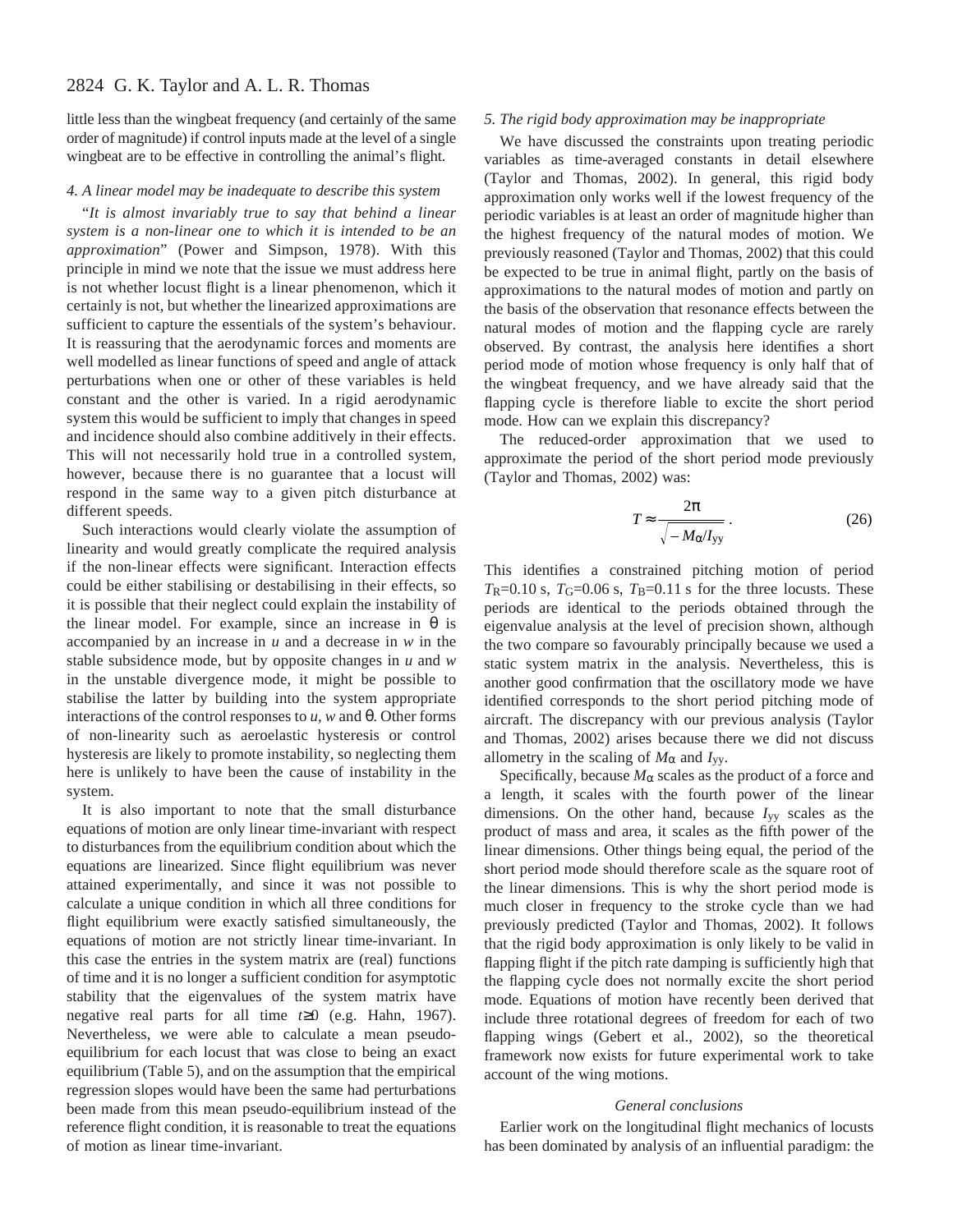1962), in which locusts are supposed to produce the same vertical force across a 20° range of body angles (Weis-Fogh, 1956a,b; Gewecke, 1975). The 'constant-lift reaction' is supposed to result from a consistent and well-known response to imposed changes in pitch, whereby forewing inclination adjusts to compensate for the disturbance (Gettrup and Wilson, 1964; Gettrup, 1966; Wortmann and Zarnack, 1993; Fischer and Kutsch, 2000) under active muscular control (Wilson and Weis-Fogh, 1962; Gettrup, 1966; Zarnack and Möhl, 1977). Because hindwing inclination remains unchanged with respect to the body (Gettrup and Wilson, 1964; Wortmann and Zarnack, 1993), the lift on the hindwings would be expected to increase with increasing body angle, but this is supposed to be compensated for by a drop in flight speed (Gettrup and Wilson, 1964), resulting in the maintenance of approximately constant lift.

Remarkably, no study of the 'constant-lift reaction' has ever measured the pitching moments associated with changes in body angle, so it has not been possible to say whether freeflying locusts would remain at perturbed angles long enough for a 'constant-lift reaction' to have any noticeable effect. The high frequency of the stable short period mode indicates that angle of attack disturbances would be corrected for rather quickly in stable free flight. A 'constant-lift reaction' would therefore be inconsequential because the locust would correct its body angle within a single wingbeat, assuming critical damping of the short period mode. The same changes in forewing kinematics that have been implicated in the 'constant-lift reaction' will tend to shift the balance of lift between fore- and hindwings so as to generate a stabilising pitching moment, and are probably responsible for the static pitch stability of locusts (Wilson and Weis-Fogh, 1962; Gettrup and Wilson, 1964; Taylor, 2001). This may also explain why body angle disturbances are corrected within a time period almost identical to that of a single wingbeat. Given that more recent experiments (Zarnack and Wortmann, 1989; Wortmann and Zarnack, 1993) contradict the observations upon which the 'constant-lift reaction' is premised, and are consistent with the force measurements in this study, it seems that we may firmly reject the 'constant-lift reaction' hypothesis.

The case of the 'constant-lift reaction' is instructive because the hypothesis is predicated upon an oversimplification of the dynamics of flying bodies. As we have shown, all of the longitudinal state variables are coupled in some way, which means that the response to an apparently straightforward control input is far from simple. For example, in aircraft a step increase in the throttle results in an immediate increase in flight speed, as intuition would suggest. However, if the thrust line passes through the centre of mass, this increase in speed excites a damped phugoid oscillation, which converges towards a steady state in which the flight speed is unchanged from its initial value but in which the flight path is tilted up from the initial line of flight! We would strongly caution against making any conclusions about the dynamic effects of measured insect

We have argued above that the frequency of the short period mode of motion will need to be close to the wingbeat frequency for an insect to be able to control its flight with control inputs made at the level of a single wingbeat. Similar considerations will apply in birds, but they are arguably less constrained than insects in this respect because the tail provides a control surface that can be operated at timescales not dictated by the wingbeat frequency. In insects, size-dependent scaling of the short period mode frequency will have important consequences for the frequencies at which the neuromuscular system must operate. Control inputs made at frequencies much higher than the short period mode frequency will be ineffective, and for maximum efficiency we would expect the control responses of the nervous system to be tuned to approximately this frequency. We therefore predict that for insects of similar morphology but differing size, the intrinsic timescales at which the neuromuscular control system should operate will scale as the square root of the insect's linear dimensions. The intrinsic frequencies of the neuromuscular control system should therefore scale as one over the square root of the linear dimensions.

The frequency of the short period mode is a function of the pitching moment of inertia. The effect on this of adding body mass is proportional to the square of the distance to the centre of mass from the point at which the mass is added. If locusts were compensating for this perfectly by putting less body mass towards the extremities then we would expect the bar graph of the percentage contributions of different body sections to the total pitching moment of inertia (Fig. 5D) to be flat. It is not: the bar graph of the percentage contributions to the total pitching moment of inertia (Fig. 5D) mirrors almost perfectly the bar graph of the percentage contributions of different body sections to total body mass in the three locusts (Fig. 5A), which is anything but flat. This indicates that locusts are undercompensating for the increasing cost of adding mass towards the extremities, and hints at strong functional constraints in body shape and mass distribution. For example, the head is by far the most costly section in terms of its contribution to the total pitching moment of inertia, even though it lies much closer to the centre of mass than many parts of the abdomen. This is presumably because the organs that it houses (eyes, brain, mouthparts) are some of the most important, their localisation in the body is crucial, and they are rather strictly limited in size to being above some useful minimum.

Because the frequency of the short period mode is a function of the mass distribution of the insect, body shape is crucial in determining an insect's frequency response. For example, the elongate body forms associated with more primitive groups of insect would tend to confer a narrower bandwidth and hence a poorer frequency response. This would constrain manoeuvrability, but would be preferable to having a wider bandwidth that would couple the short period mode and the flapping cycle in the absence of a highly evolved control system to provide pitch rate damping.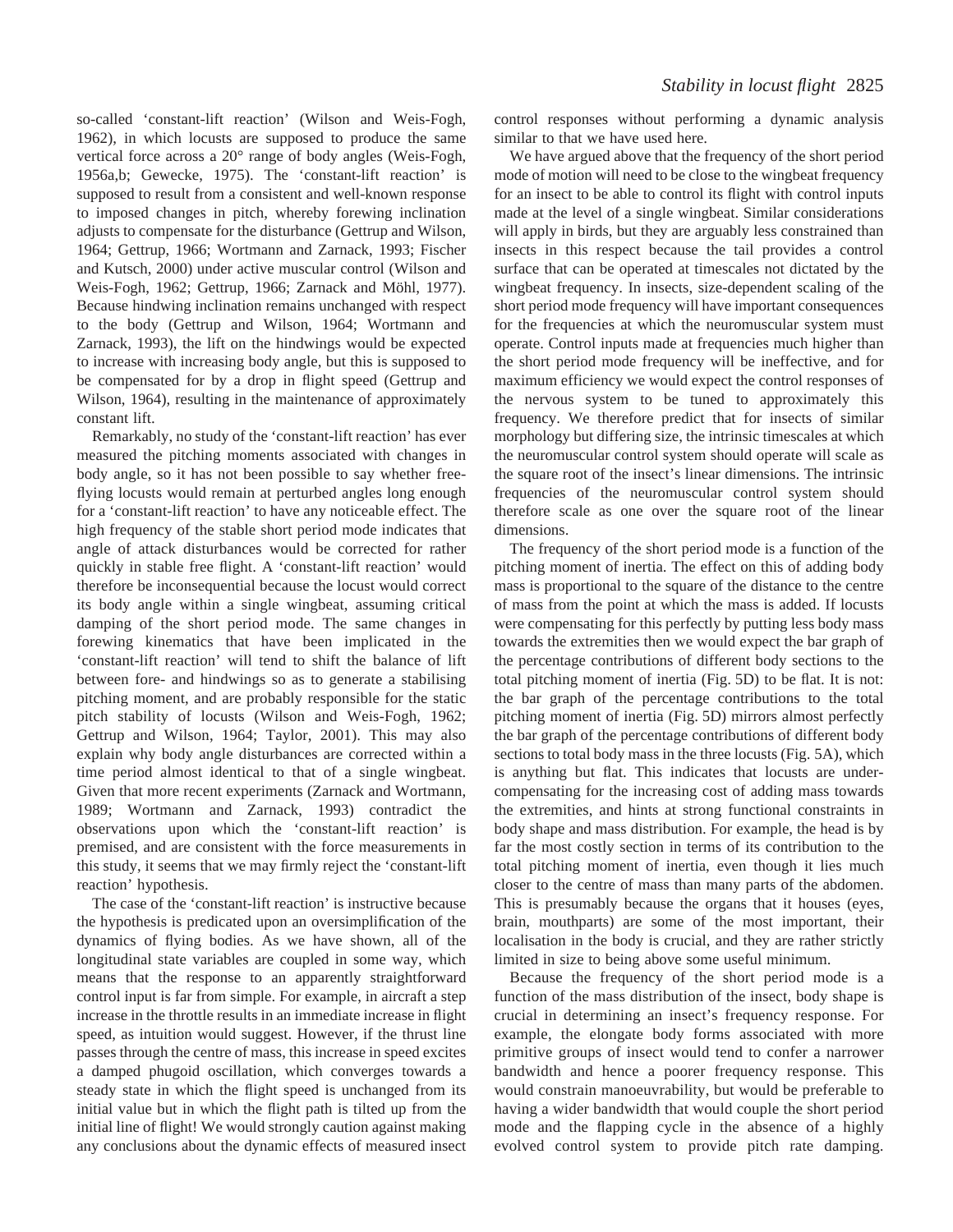Conversely, shortening of the abdomen tends to be associated with greater manoeuvrability: darter dragonflies and hoverflies are prominent examples of this. Although the conclusion that insects should reduce their moments of inertia to enhance manoeuvrability is old news, we have shown for the first time that mass distribution should be linked in predictable ways to wingbeat frequency, flight morphology and the response characteristics of the nervous system itself. Flight dynamics therefore provides a formal quantitative framework by which to unite the fields of flight mechanics and neurophysiology.

# *On the value of true open-loop studies*

It has been argued previously (Weis-Fogh, 1956a) that allowing tethered insects to indirectly control wind tunnel speed simulates flight more naturally than if the tunnel speed is held fixed. Whilst there is certainly some logic in this argument, it must be stressed that the conditions that this produces remain highly artificial unless body angle is also allowed to vary freely. Even though body angle was allowed to vary in some of Weis-Fogh's experiments (Weis-Fogh, 1956a), the axis of rotation was not aligned with the centre of mass, which would, in any case, have been affected by the mounting. Unless there are clear reasons for doing otherwise, we think it preferable to vary only one degree of freedom at a time, thereby preserving true open-loop conditions, instead of using a hybrid system that closes some control loops whilst leaving others open. In the present case, this means holding tunnel speed fixed whilst body angle is varied, and *vice versa*.

Although there are some disadvantages to this scheme (for example, it may be difficult to determine whether the animals are flying at their preferred flight speed prior to analysing the data), using true open-loop conditions removes many possible ambiguities in interpreting experimental results. Results from free-flying locusts described above notwithstanding (Baker et al., 1981), flight speed and body angle do appear to be negatively correlated in many insects (for a review, see Taylor, 2001). The same is true of helicopters and fixed-wing aircraft. The observed closed-loop changes in flight speed in Weis-Fogh's experiments (Weis-Fogh 1956a,b) are therefore of uncertain significance because body angle was not allowed to co-vary naturally with flight speed.

A second advantage of using true open-loop conditions is that the changes in the flight forces measured then correspond directly to the partial derivatives, or stability derivatives, that are central to the dynamic analysis that we have made here. Although our tethered force measurements were made under open-loop conditions, the quantitative framework that we have provided offers a means of simulating the closed-loop dynamics of free flight. Provided there is no hysteresis in the system, such that open-loop measurements are equivalent to a snapshot of closed-loop conditions, then open-loop measurements of the forces and moments offer a tractable point of entry into the wonderful complexities of animal flight dynamics.

# **List of symbols**

This list contains only those symbols that appear in the main body of the paper. Symbols appearing only in the Appendix are not included.

| a                          | total projected side area of the body                                     |
|----------------------------|---------------------------------------------------------------------------|
| $a_i$                      | ith coefficient of a characteristic equation                              |
| A                          | generic notation for an $n \times n$ matrix                               |
| b                          | stroke plane angle                                                        |
| $c_{sym}$                  | longitudinal control state matrix                                         |
| $\mathbf C$                | generic notation for a diagonalizing matrix                               |
| $C_{sym}$                  | longitudinal control system matrix                                        |
| D                          | generic notation for a diagonal $n \times n$ matrix                       |
| $\mathbf{F}_{sym}$         | longitudinal system matrix                                                |
| g                          | acceleration due to gravity                                               |
| $\dot{i}$                  | counting index or imaginary number, $i=\sqrt{-1}$                         |
| I                          | generic notation for an identity matrix                                   |
| $I_{yy}$                   | total pitching moment of inertia about the y-axis                         |
| L                          | body length                                                               |
| $L_{\rm r}$                | relative lift (vertical component of                                      |
|                            | aerodynamic force normalised by reference                                 |
|                            | body weight)                                                              |
| $\boldsymbol{m}$           | reference body mass                                                       |
| m <sub>h</sub>             | reference body mass minus the mass of the wings                           |
| $m_{\rm w}$                | mass of one wing                                                          |
| M                          | pitching moment about the centre of mass                                  |
| $M_{\rm r}$                | relative pitching moment (pitching moment about                           |
|                            | centre of mass normalised by reference body                               |
|                            | weight)                                                                   |
| п                          | real part of an eigenvalue                                                |
| q                          | pitch rate about centre of mass, $q=\dot{\theta}$                         |
| r                          | distance from centre of mass of a wing to its root                        |
| t                          | time                                                                      |
| $t_{\text{double}}$        | time for a divergent motion to double in amplitude                        |
| $t_{\rm half}$             | time for a damped motion to halve in amplitude                            |
| T                          | period of a motion                                                        |
| $T_{\rm r}$                | relative thrust-drag (forward horizontal component                        |
|                            | of aerodynamic force normalised by reference                              |
|                            | body weight)<br>forward velocity component along $x$ -axis                |
| $\mathcal{U}$<br>U         | tunnel speed                                                              |
| $U_{\rm e}$                | equilibrium tunnel speed                                                  |
| $U_{\text{ref}}$           | reference tunnel speed $(3.50 \,\mathrm{m\,s^{-1}})$                      |
|                            | dorso-ventral velocity component along z-axis                             |
| w                          | dimensional coordinates in the body axes                                  |
| x, z<br>$\hat{x}, \hat{z}$ | dimensionless coordinates in the body axes,                               |
|                            | normalised by body length                                                 |
| $\mathbf{x}(t)$            | generic notation for a state vector                                       |
| $\mathbf{x}_{sym}(t)$      | longitudinal state vector, $\mathbf{x}_{sym}(t) = [u \ w \ q \ \theta]^T$ |
| Χ                          | forward component of aerodynamic force along                              |
|                            | $x$ -axis                                                                 |
| Ζ                          | dorso-ventral component of aerodynamic force<br>along $z$ -axis           |
| α                          | angle between the $x$ -axis of the stability axes and                     |
|                            | the horizontal (radians)                                                  |
|                            | body angle                                                                |
| αh                         | reference body angle (7°)                                                 |
| $\alpha_{b,ref}$           |                                                                           |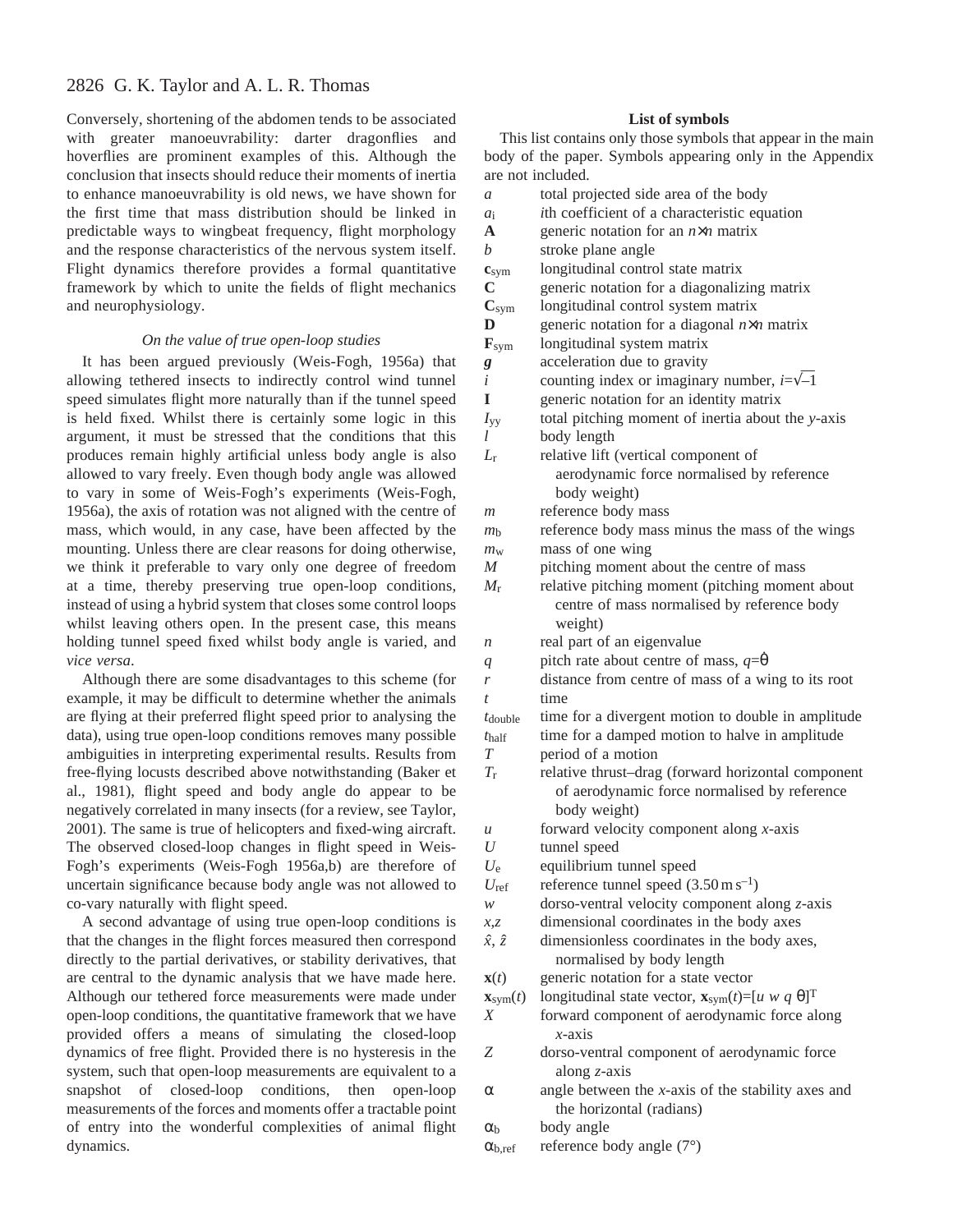| γ              | positional angle of the wings, from $z$ -axis to wing |
|----------------|-------------------------------------------------------|
|                | long axis                                             |
| $\bar{\gamma}$ | mean positional angle of the wings                    |

 $\zeta_R$  damping ratio of an oscillatory mode of motion

θ pitch attitude, angle of *x*-axis to horizontal

 $\lambda$  generic notation for an eigenvalue, or root of a characteristic equation

- σi relative density of *i*th rectangle of block model of locust
- ϕ total stroke excursion angle
- ω angular frequency, imaginary part of a complex eigenvalue

# *Subscripts and prefixes*

| e       | denotes a value of a variable at equilibrium    |
|---------|-------------------------------------------------|
| ref     | denotes a reference value of a variable under   |
|         | reference flight conditions                     |
| sym     | denotes symmetric motions                       |
| R, G, B | denote a value measured for locust 'R', 'G', or |
|         | 'B', respectively                               |
| δ       | small disturbance notation (prefixed to a       |
|         |                                                 |

perturbed state variable)

### *Stability derivatives*

The following shorthand notation is used to denote a partial derivative with respect to the variable contained in the subscript.

| $X_{\mathsf{q}}, Z_{\mathsf{q}}, M_{\mathsf{q}}$   | pitch rate derivatives     |
|----------------------------------------------------|----------------------------|
| $X_{\mathrm{u}},\,Z_{\mathrm{u}},\,M_{\mathrm{u}}$ | speed derivatives          |
| $X_{\rm w}$ , $Z_{\rm w}$ , $M_{\rm w}$            | incidence derivatives      |
| Mθ                                                 | pitch attitude derivative  |
| $M_{\alpha}$                                       | angle of attack derivative |

### **Appendix**

### *Development of the linearized equations of motion*

In the present context, there is little to be gained from deriving the equations of motion from first principles. The reader is referred to Etkin and Reid (1996) and Boiffier (1998) for recent treatments of the subject. At the scales we are considering, it will be satisfactory to assume that gravitational acceleration (*g*) and air density are constants and that the Earth's surface is flat and fixed in inertial space. In addition, we will assume that there is no wind, and that the animal is a rigid body with six degrees of freedom and perfect bilateral symmetry.

The nonlinear equations of motion of such a body may be written in the state vector form:

$$
\dot{\mathbf{x}} = \mathbf{F}(\mathbf{x}, \mathbf{c}, t) , \tag{A1}
$$

where *t* is time. The control vector **c** has as many elements as the animal has control degrees of freedom (see Taylor, 2001), and

$$
\mathbf{x} = [u, w, q, \theta, v, p, r, \phi, \psi]^\mathrm{T}
$$
 (A2)

is the state vector, where the superscript T denotes the

transpose of the row vector shown. The translational velocity components (*u*, *v*, *w*) and angular velocity components (*p*, *q*, *r*) are defined in a right-handed system of three orthogonal axes (*x*, *y*, *z*, respectively) originating at the centre of mass (see Fig. 2, where the *y*-axis points into the page). A system of Euler angles defines the orientation of the body relative to the Earth, and is specified by the angles of right-handed rotation about the three axes in the order *z* (yaw,  $\psi$ ), then *y* (pitch,  $\theta$ ), then *x* (roll,  $\phi$ ). These definitions of the state variables and forces and moments follow current American Institute of Aeronautics and Astronautics (AIAA) recommended practice (AIAA, 1992), based on International Organization for Standardization (ISO) standard 1151.

Equation A1 may be expanded as a set of nine coupled nonlinear ordinary differential equations incorporating the aerodynamic forces (*X*, *Y*, *Z*) and moments (*L*, *M*, *N*) acting along or about the body axes (e.g. Etkin and Reid, 1996; Padfield, 1996):

$$
\dot{u} = -(wq - vr) + \frac{X}{m} - g\sin\theta
$$
 (A3a)

$$
\dot{v} = -(ur - wp) + \frac{Y}{m} + g\cos\theta\sin\phi
$$
 (A3b)

$$
\dot{w} = -\left(vp - uq\right) + \frac{Z}{m} + \mathbf{g}\cos\theta\cos\phi\,,\tag{A3c}
$$

$$
I_{xx}\dot{p} - I_{xz}\dot{r} = (I_{yy} - I_{zz})qr + I_{xz}pq + L
$$
 (A4a)

$$
I_{yy}\dot{q} = (I_{zz} - I_{xx})pr + I_{xz}(r^2 - p^2) + M \tag{A4b}
$$

$$
I_{zz}\dot{r} - I_{xz}\dot{p} = (I_{xx} - I_{yy})pq - I_{xz}qr + N , \qquad (A4c)
$$

and

$$
\dot{\phi} = p + q \sin\phi \tan\theta + r \cos\phi \tan\theta \tag{A5a}
$$

$$
\dot{\theta} = q\cos\phi - r\sin\phi\tag{A5b}
$$

$$
\psi = q \sin \phi \sec \theta + r \cos \phi \sec \theta , \qquad (A5c)
$$

in which *I*xx, *I*yy and *I*zz are moments of inertia about the body axes and *I*xz is the only non-zero product of inertia.

Equations A3–A5 offer little insight in their present form, but are readily linearized using small perturbation theory, which assumes that the animal's motion consists of small disturbances from a reference flight condition of steady motion. In general we have:

$$
\mathbf{x} = \mathbf{x}_{e} + \delta \mathbf{x} \tag{A6}
$$

where the subscript e (for equilibrium) denotes the reference flight condition, and the prefix  $\delta$  denotes a small disturbance quantity. For simplicity, the reference flight condition is assumed to be symmetric with no angular velocity. Hence,

$$
v_e = p_e = q_e = r_e = \phi_e = 0
$$
, (A7)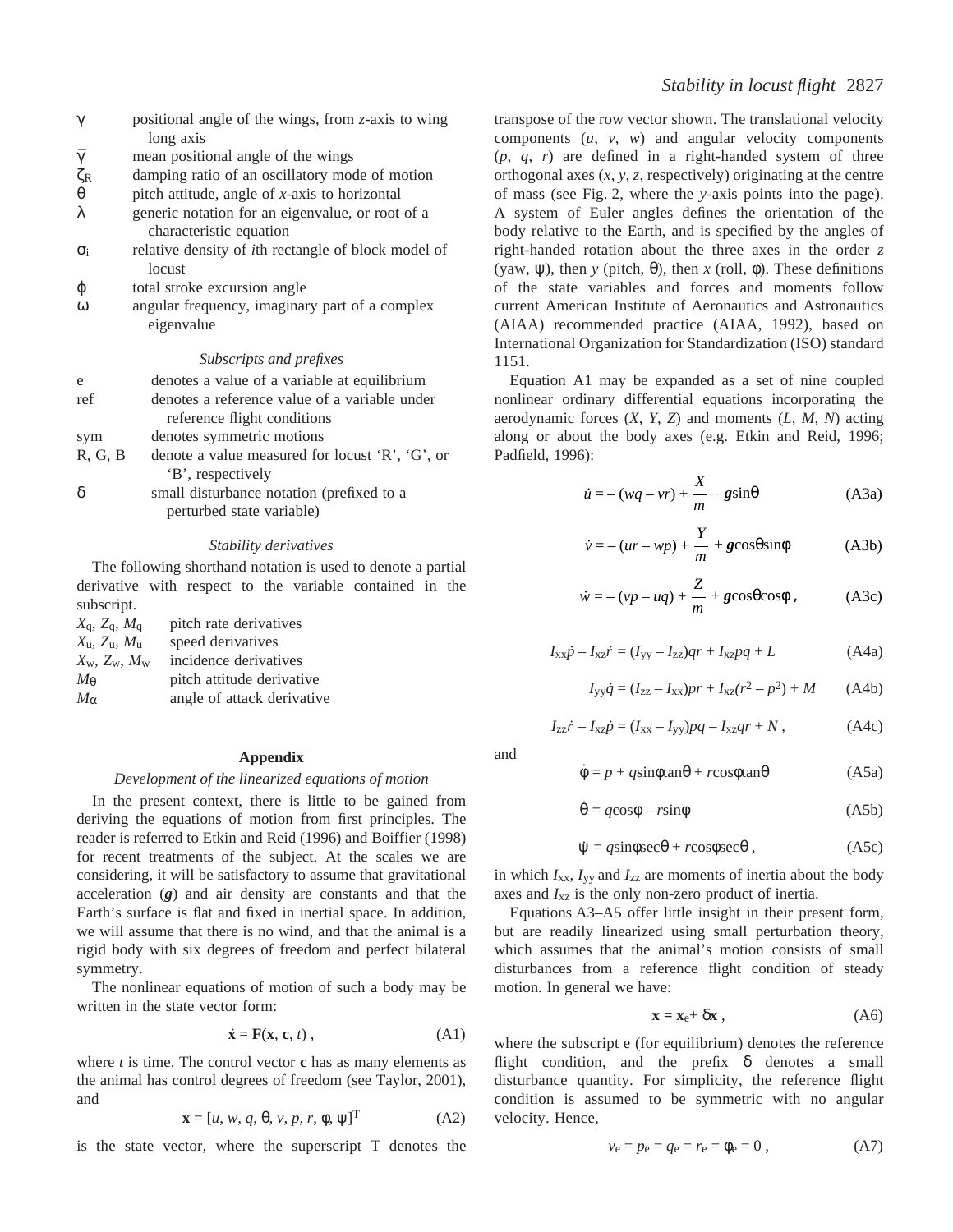and therefore

$$
v = \delta v, \ p = \delta p, \ q = \delta q, \ r = \delta r, \ \ \phi = \delta \phi \ . \tag{A8}
$$

If the following trigonometric approximations are also used:

$$
\sin(\theta_e + \delta\theta) \approx \sin\theta_e + \delta\theta\cos\theta_e
$$
  
\n
$$
\cos(\theta_e + \delta\theta) \approx \cos\theta_e - \delta\theta\sin\theta_e
$$
  
\n
$$
\tan(\theta_e + \delta\theta) \approx \tan\theta_e
$$
  
\n
$$
\sec(\theta_e + \delta\theta) \approx \sec\theta_e
$$
  
\n
$$
\sin\phi \approx \delta\phi
$$
  
\n
$$
\cos\phi \approx 1 , \qquad (A9)
$$

then incorporating the small disturbance notation into Equations  $A3-AS$  and dropping any non-linear terms in the disturbance quantities, we have:

$$
\delta \dot{u} = -w_e \delta q + \frac{X}{m} - g(\sin \theta_e + \delta \theta \cos \theta_e)
$$
 (A10a)

$$
\delta \dot{v} = -u_{e} \delta r + w_{e} \delta p + \frac{Y}{m} + g \cdot \delta \phi \cos \theta_{e}
$$
 (A10b)

$$
\delta \dot{w} = -u_e \delta q + \frac{Z}{m} + g(\cos \theta_e - \delta \theta \sin \theta_e)
$$
 (A10c)

$$
I_{xx}\delta \dot{p} - I_{xz}\delta \dot{r} = L \tag{A11a}
$$

$$
I_{yy}\delta \dot{q} = M \tag{A11b}
$$

$$
I_{zz}\delta \dot{r} - I_{xz}\delta \dot{p} = N , \qquad (A11c)
$$

$$
\delta \dot{\phi} = \delta p + \delta r \tan \theta_e \tag{A12a}
$$

 $\delta \dot{\theta} = \delta q$  (A12b)

$$
\delta \psi = \delta r \sec \theta_e \,. \tag{A12c}
$$

The next step of the linearization process requires the aerodynamic forces and moments to be represented as analytical functions of the perturbed motion variables and their derivatives. Taylor's theorem for analytical functions can then be used to approximate each of the six forces and moments as an infinite series about the reference condition, retaining only first order terms to give an expansion of the form:

$$
X = X_{e} + \frac{\partial X}{\partial u} \, \delta u + \frac{\partial X}{\partial v} \, \delta v \, \dots \, \frac{\partial X}{\partial c_{1}} \, \delta c_{1} \, \dots \, \text{etc}, \quad (A13)
$$

where the term *c*1 refers to the first element of the control vector, and so on. The expansion also contains partial derivatives with respect to the rates of change of the motion and control variables through time, but we will assume that these may be neglected for the purposes of this analysis (see Discussion above).

Partial derivatives of the aerodynamic forces and moments are referred to as stability derivatives and we will hereon adopt the convention of writing the stability derivatives in the form ∂*X*/∂*u*=*X*u. Since we have assumed that the *xz*-plane is a plane of symmetry, changes in the longitudinal variables *u*, *w*, *q* and θ induce symmetrical changes in the forces and moments. It follows that the lateral stability derivatives with respect to the longitudinal motion variables must all be zero.

Reference values of the aerodynamic forces and moments can be replaced by setting the disturbance quantities equal to zero in Equations A10–A12, yielding:

$$
X_{e}/m = g\sin\theta_{e}
$$
  
\n
$$
Z_{e}/m = -g\cos\theta_{e}
$$
  
\n
$$
Y_{e} = L_{e} = M_{e} = N_{e} = 0
$$
 (A14)

After substituting the various expansions implied by Equations A13–A14 into Equations A10–A12, and solving Equations·A11a,c, the linearized equations of motion can be written in state vector form as:

$$
\delta \dot{\mathbf{x}}(t) = \mathbf{A} \delta \mathbf{x}(t) + \mathbf{B} \delta \mathbf{c}(t) \,. \tag{A15}
$$

If we set  $δv=δp=δr=δφ=0$ , then the lateral motion variables remain zero (Equation A8) throughout the motions described by Equation A15 (i.e.  $v=p=r=0$ ). The linearized equations of motion then simplify to describe the pure longitudinal motions of a symmetric body, yielding:

$$
\begin{bmatrix}\n\delta \dot{u} \\
\delta \dot{w} \\
\delta \dot{q} \\
\delta \dot{\theta}\n\end{bmatrix} = \begin{bmatrix}\n\frac{X_u}{m} & \frac{X_u}{m} & \frac{X_q}{m} - w_e & -g\cos\theta_e \\
\frac{Z_u}{m} & \frac{Z_w}{m} & \frac{Z_q}{m} + u_e & -g\sin\theta_e \\
\frac{M_u}{I_{yy}} & \frac{M_u}{I_{yy}} & \frac{M_q}{I_{yy}} & 0 \\
0 & 0 & 1 & 0\n\end{bmatrix} \begin{bmatrix}\n\delta u \\
\delta w \\
\delta q \\
\delta \theta\n\end{bmatrix} + \mathbf{C}_{sym} \delta \mathbf{c}_{sym}(t) ,
$$
\n(A16)

where  $\mathbf{c}_{sym}$  contains only symmetric control inputs and  $\mathbf{C}_{sym}$  is the corresponding control system matrix. Despite the several other simplifying assumptions made so far, the existence of pure longitudinal motions depends only upon the assumption that the *xz*-plane is a plane of mirror symmetry, and is not a consequence of linearizing the equations (as can be shown by inspection of the non-linear Equations  $A3-AS$ ). The existence of pure lateral motions depends upon a more restrictive set of assumptions, and the decoupled equations describing them are not derived here.

We thank Rafal Zbikowski for his helpful comments on an earlier incarnation of this manuscript, and thank two anonymous referees, whose helpful and constructive comments on the final version of this manuscript were extremely useful in improving it. We particularly thank the staff of the Zoology Department workshops at Oxford, especially Tony Price and Terry Barker, for their help in

and